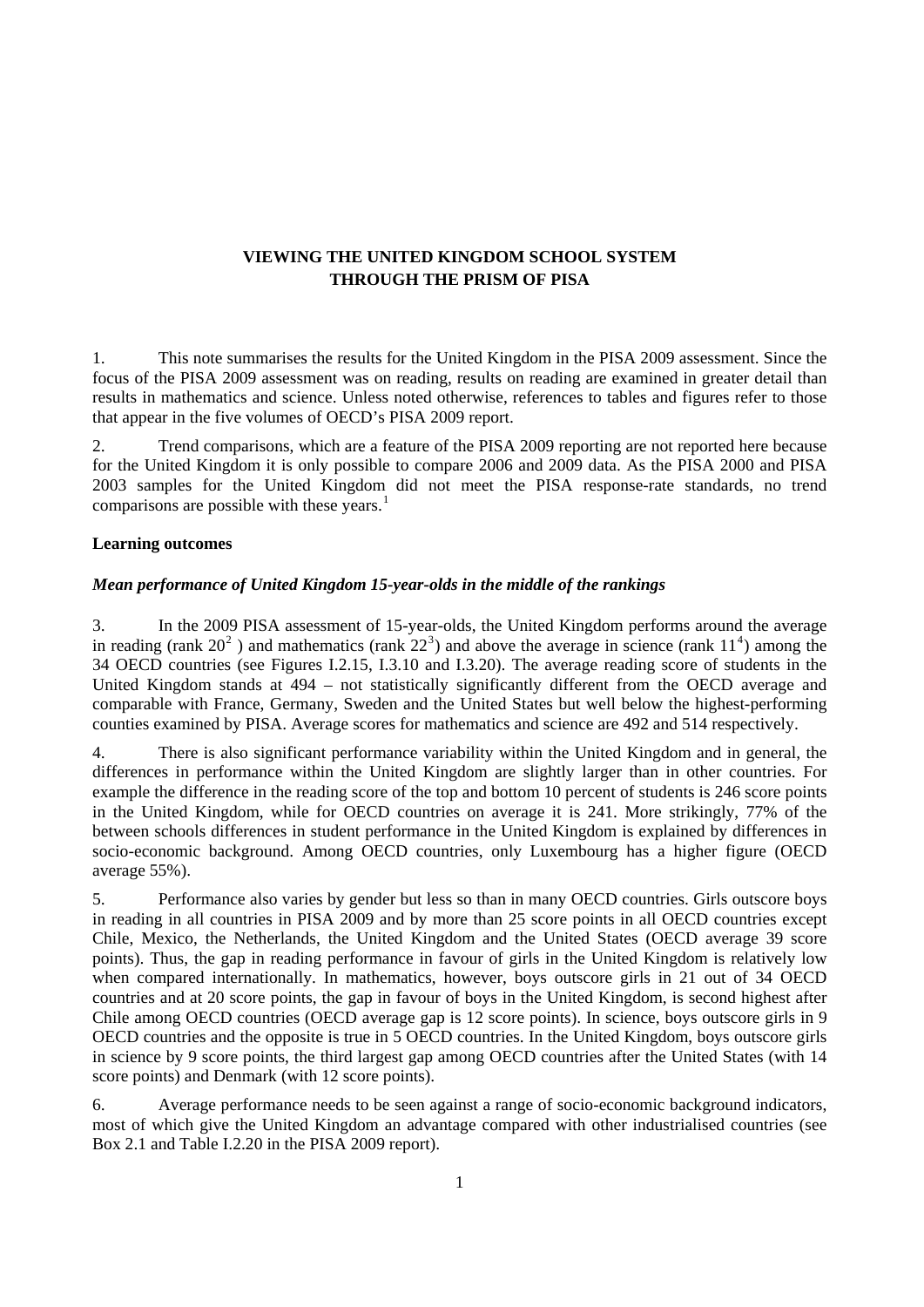## **A context for interpreting the performance of countries**

- *Only seven OECD countries spend more per student than the United Kingdom.* While GDP per capita reflects the potential resources available for education in each country, it does not directly measure the financial resources actually invested in education. However, a comparison of countries' actual spending per student, on average, from the age of 6 up to the age of 15 puts the United Kingdom at an advantage, since only seven countries spend more than the United Kingdom on school education per average student. Across OECD countries, expenditure per student explains 9% of the variation in PISA mean reading performance between countries. Deviations from the trend line suggest that moderate spending per student cannot automatically be equated with poor performance by education systems. For example, Estonia and Poland, which spend around US\$ 40 000 per student, perform at the same level as Norway and the United States, which spend over US\$ 100 000 per student. Similarly, New Zealand, one of the highest performing countries in reading, spends well below the average per student. While the United Kingdom spends almost US\$ 85 000, Germany or Hungary achieve a similar average performance and spend around US\$ 63 000 and US\$ 44 000 respectively.
- It is not just the volume of resources that matters but also how countries invest these, and how well they succeed in *directing the money where it can make the most difference*. The United Kingdom is one of the 13 OECD countries in which, for example, socio-economically disadvantaged schools have similar student-teacher ratios to socio-economically advantaged schools. Furthermore, the quality of the teachers or other resources is also similar across schools with different socio-economic backgrounds. With respect to spending on instruction, the United Kingdom spends as much as the average OECD country on the salaries of high-school teachers. At the same time, high-school teachers in the United Kingdom teach more hours, which reduces costs, but much smaller class sizes are driving costs upward (Table *B7.3 in the 2010 edit*ion of OECD's *Education at a Glance*). By contrast, Japan or Korea pay their teachers comparatively well and provide them with ample time for other work than teaching, which drives costs upward, while paying for this with comparatively large class sizes. Finland puts emphasis on non-salary aspects of the working conditions of high-school teachers and also pays for the costs with comparatively large class sizes. Finally, the OECD indicators also show that the United Kingdom spends 7.6% of its resources for schools on capital outlays, a figure that is at the OECD average and lower than in the Netherlands, Norway, Luxembourg and Greece (OECD average 7.6%) (Table B*6.2b in the 2010 edit*ion of OECD's *Education at a Glance*).
- *Parents in the United Kingdom are better educated than in many other countries*. Given the close interrelationship between a student's performance and their parents' level of education observed in Volume II of the PISA 2009 report, it is also important to bear in mind the educational attainment of adult populations when comparing the performance of OECD countries, since countries with more highly educated adults are at an advantage over countries in which parents have less education. A comparison of the percentage of 35-to-44-year-olds that have attained upper secondary or tertiary levels of education, which roughly corresponds to the age group of parents of the 15-year-olds assessed in PISA, ranks the United Kingdom  $16<sup>th</sup>$  among the 34 OECD countries.
- *The share of students from disadvantaged backgrounds in the United Kingdom is well below average.* Socio-economic disadvantage and heterogeneity in student populations pose other challenges for teachers and education systems. As shown in Volume II of the PISA 2009 report, teachers instructing socio-economically disadvantaged children are likely to face greater challenges than teachers with students from more privileged socio-economic backgrounds. A comparison of the proportion of students at the lower end of an international scale of the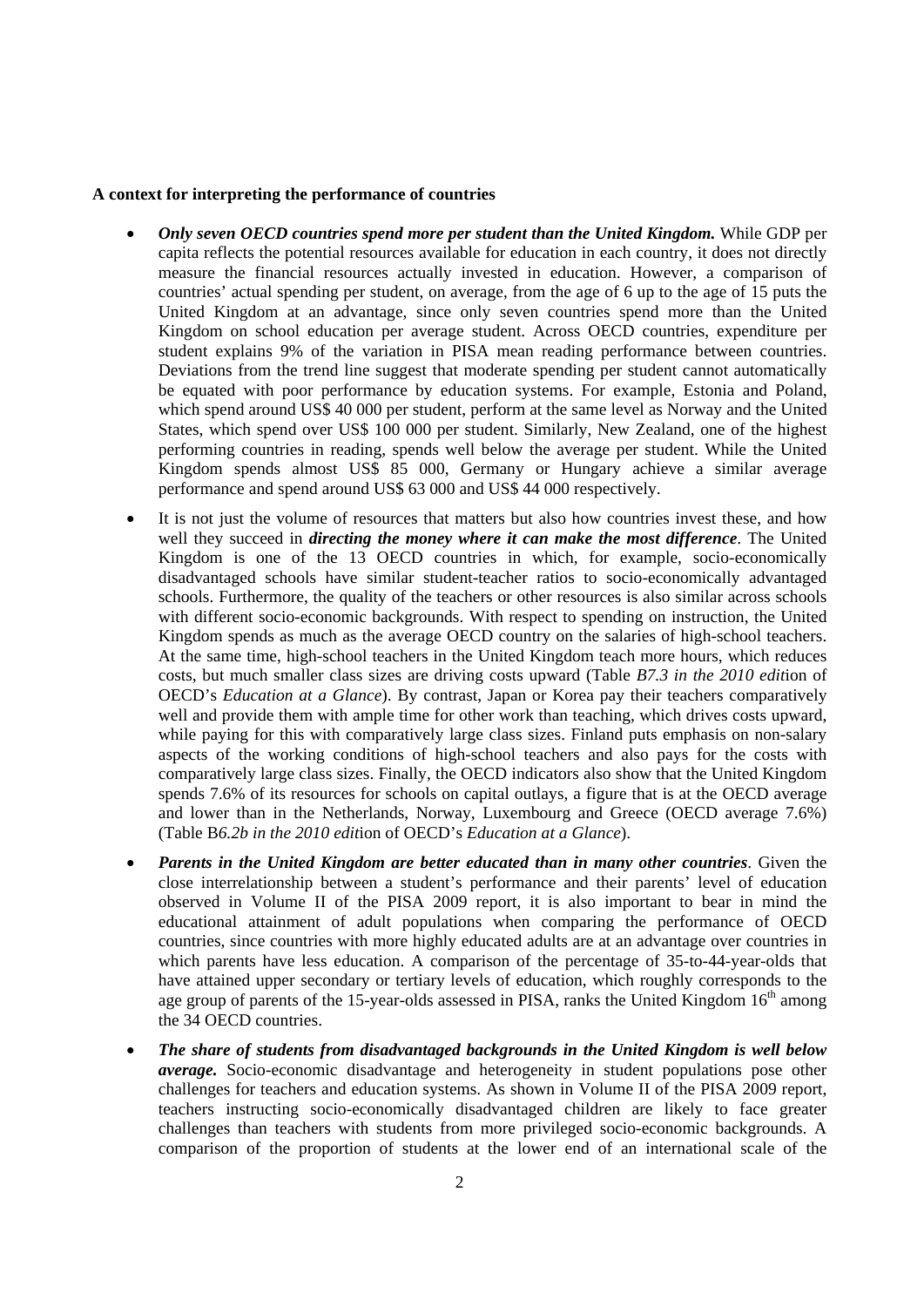economic, social and cultural background of students, which is described in detail in Volume II, puts the United Kingdom at rank 7 among the 34 OECD countries. The average socio-economic context of students in the United Kingdom, as measured by the PISA index, is above that of a typical OECD country and the proportion of students in disadvantage is much lower in the United Kingdom than that of OECD countries in general<sup>5</sup>.

• *Among OECD countries the United Kingdom has a relatively large proportion of students with an immigrant background*. Integrating students with an immigrant background is part of the socio-economic challenge and the performance of students who immigrated to the country in which they were assessed in PISA can only be partially attributed to the education system of their host country. With 10.6%, the United Kingdom has the  $14<sup>th</sup>$  highest share of students with an immigrant background among OECD countries. However, the share of students with an immigrant background explains just 3% of the performance variation between countries. Among OECD countries that have at least 5% of students with an immigrant background, most show a larger performance gap in favour of native students than is the case in the United Kingdom. Only Australia, Canada and New Zealand show a lower performance gap between native and immigrant students than the United Kingdom (Figure II.4.3 in the PISA 2009 report). And language spoken plays a part in this relationship. For instance, in the United Kingdom, second generation students who speak the language of assessment at home perform at similar levels as students without an immigrant background. On the other hand, first and second generation students who do not speak the assessment language at home lag behind considerably (more than 30 and 40 score points respectively), which highlights the importance of acknowledging the diversity within the student population with an immigrant background and the key role that language plays in integration policies targeted to immigrant students or parents (Table II.4.4 in the PISA 2009 report).

### *Relative shares of students 'at risk'*

7. 18% of 15-year-olds in the United Kingdom do not reach the PISA baseline Level 2 of reading proficiency, a *percentage that is around the OECD average.* Excluding students with an immigrant background reduces the percentage of poorly performing students slightly to 17%. By contrast, in Canada, Finland and Korea, the proportion of poor performers is only between 6 and 9% (see Figure I.2.14).

8. Level 2 on the PISA reading scale can be considered a baseline level of proficiency, at which students begin to demonstrate the reading competencies that will enable them to participate effectively and productively in life. Students proficient at Level 2 are capable of very basic tasks such as locating information that meets several conditions, making comparisons or contrasts around a single feature, working out what a well-defined part of a text means even when the information is not prominent, and making connections between the text and personal experience.

9. A follow-up of students who were assessed by PISA in 2000 as part of the Canadian Youth in Transitions Survey shows that students scoring below Level 2 face a disproportionately higher risk of poor post-secondary participation or low labour-market outcomes at age 19, and even more so at age 21, the latest age for which data are currently available. For example, the odds of Canadian students who had reached PISA Level 5 in reading at age 15 to achieve a successful transition to post-secondary education by age 21 were 20 times higher than for those who had not achieved the baseline Level 2, even after adjustments for socio-economic differences are made (OECD, 2010a)<sup>[6](#page-19-1)</sup>. Similarly, of the Canadian students who performed below Level 2 in 2000, over 60% had not gone on to any post-school education by the age of 21; by contrast, more than half of the students (55%) who had performed at Level 2 as their highest level were at college or university.

10. In mathematics, 20.2% of students do not reach the baseline of Level 2 and are thus only capable of answering questions involving familiar contexts and where all relevant information is present and the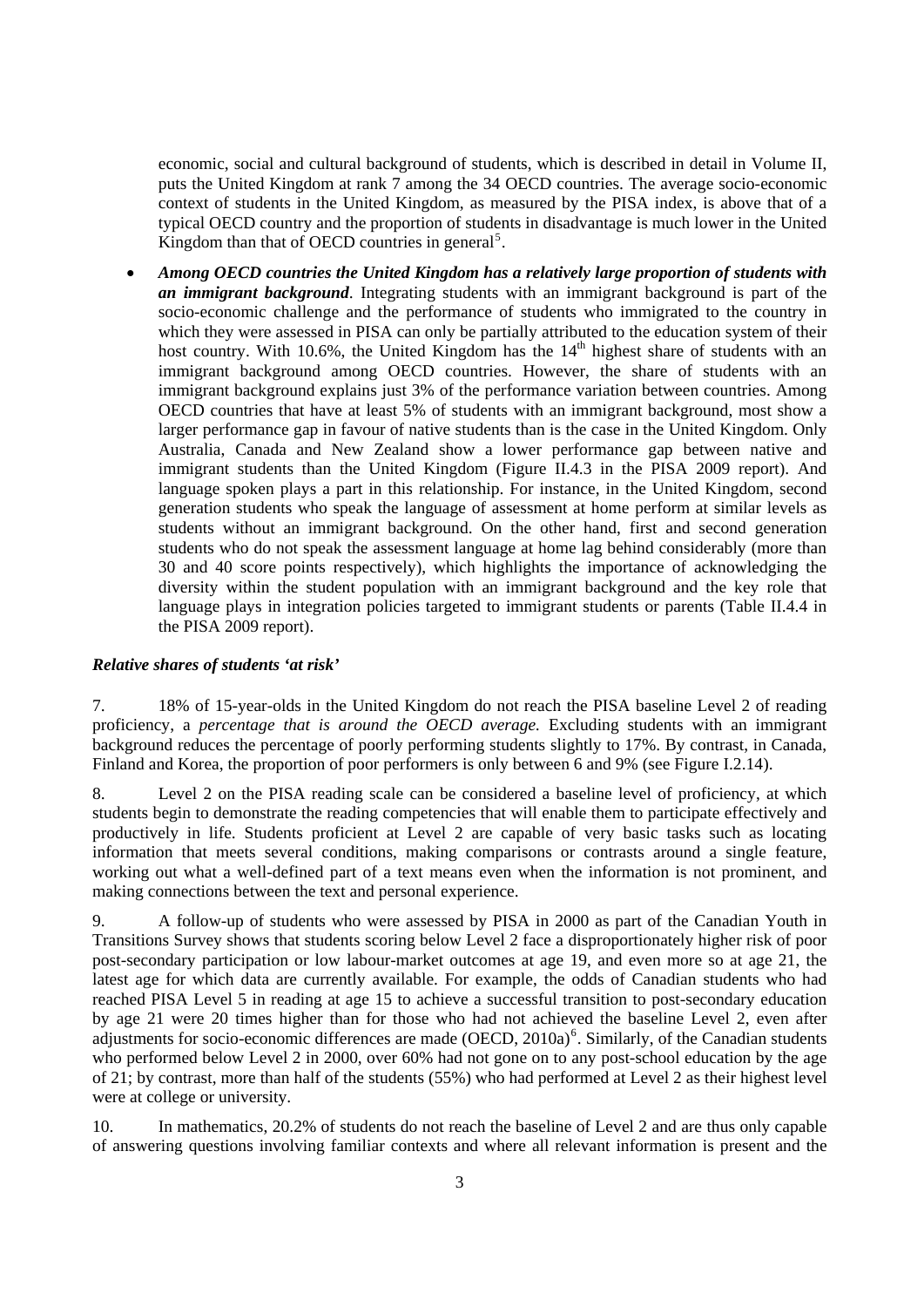questions are clearly defined (OECD average is 22.0%). In science, the proportion of students below Level 2 on the PISA science scale is at, 15%, below the OECD average of 18% and in fact has declined slightly from 17% in 2006 (Table V.3.5 in the PISA 2009 report). To reach Level 2 requires competencies such as identifying key features of a scientific investigation, recalling single scientific concepts and information relating to a situation, and using results of a scientific experiment represented in a data table as they support a personal decision. In contrast, students not reaching Level 2 in science often confuse key features of an investigation, apply incorrect scientific information, and mix personal beliefs with scientific facts in support of a decision.

### *Relative shares of top performing students*

11. At the other end of the performance scale, the United Kingdom has an average proportion of performers at the very highest levels of reading proficiency (Levels 5 and 6), while in mathematics there is a below average share of top performers and in science an above average share of top performers (Figures I.2.14, I.3.9 and I.3.20 in the PISA 2009 report).

12. Students proficient at Level 6 on the PISA reading scale are capable of conducting fine-grained analysis of texts, which requires detailed comprehension of both explicit information and unstated implications; and capable of reflecting on and evaluating what they read at a more general level. At 1.0%, the United Kingdom has a slightly higher share of the highest-performing readers than the average (0.8%). However, in Australia, Canada, Finland, Japan, New Zealand, Singapore or Shanghai-China the corresponding percentages are even higher, ranging from 1.8 to 2.9%.

13. At the next highest level, Level 5 on the PISA reading literacy scale, students can still handle texts that are unfamiliar in either form or content. They can find information in such texts, demonstrate detailed understanding, and infer which information is relevant to the task. The United Kingdom has, at 7%, an average share of students who perform at Level 5 or above (average 6.8%). However, in Shanghai (17%), New Zealand and Singapore (13%), Finland (13%) and Japan (12%) the corresponding percentages are higher.

14. Only 1.8% of students in the United Kingdom reach the highest level of performance in mathematics, compared with an OECD average of 3.1%, and figures ranging up to 27% in Shanghai-China (Table I.3.1 in the PISA 2009 report). Students proficient at Level 6 on the mathematics scale are capable of advanced mathematical thinking and reasoning. Some 10% of students in the United Kingdom reach at least the PISA mathematics Level 5, compared with 13% on average across OECD countries. In Shanghai-China half of the students reach Level 5 or higher, in Singapore and Hong Kong-China it is still over 30% and in Chinese Taipei, Korea, Switzerland, Finland, Japan and Belgium over 20%.

15. Students proficient at Level 6 in science can consistently identify, explain and apply scientific knowledge and knowledge about science in a variety of complex life situations. Some 1.9% of students in the United Kingdom reach the science Level 6, which is slightly above the OECD average of 1.1%. In Singapore, the percentage is 4.6%, in Shanghai-China 3.9%, in New Zealand 3.6%, in Finland 3.3% and in Australia 3.1%.

16. Some 11.4% of students in the United Kingdom reach at least level 5, which is above the OECD average of 8.5%. In Shanghai-China it is 24.3%, In Singapore 19.9%, in Finland 18.7%, in New Zealand 17.6% and in Japan, Hong Kong-China, Australia, Germany, the Netherlands and Canada it is between 12.1 and 16.6%.

### **Equity in the distribution of learning opportunities**

17. PISA explores equity in education from three perspectives: First, it examines differences in the distribution of learning outcomes of students and schools; second, it studies the extent to which students and schools of different socio-economic backgrounds have access to similar educational resources, both in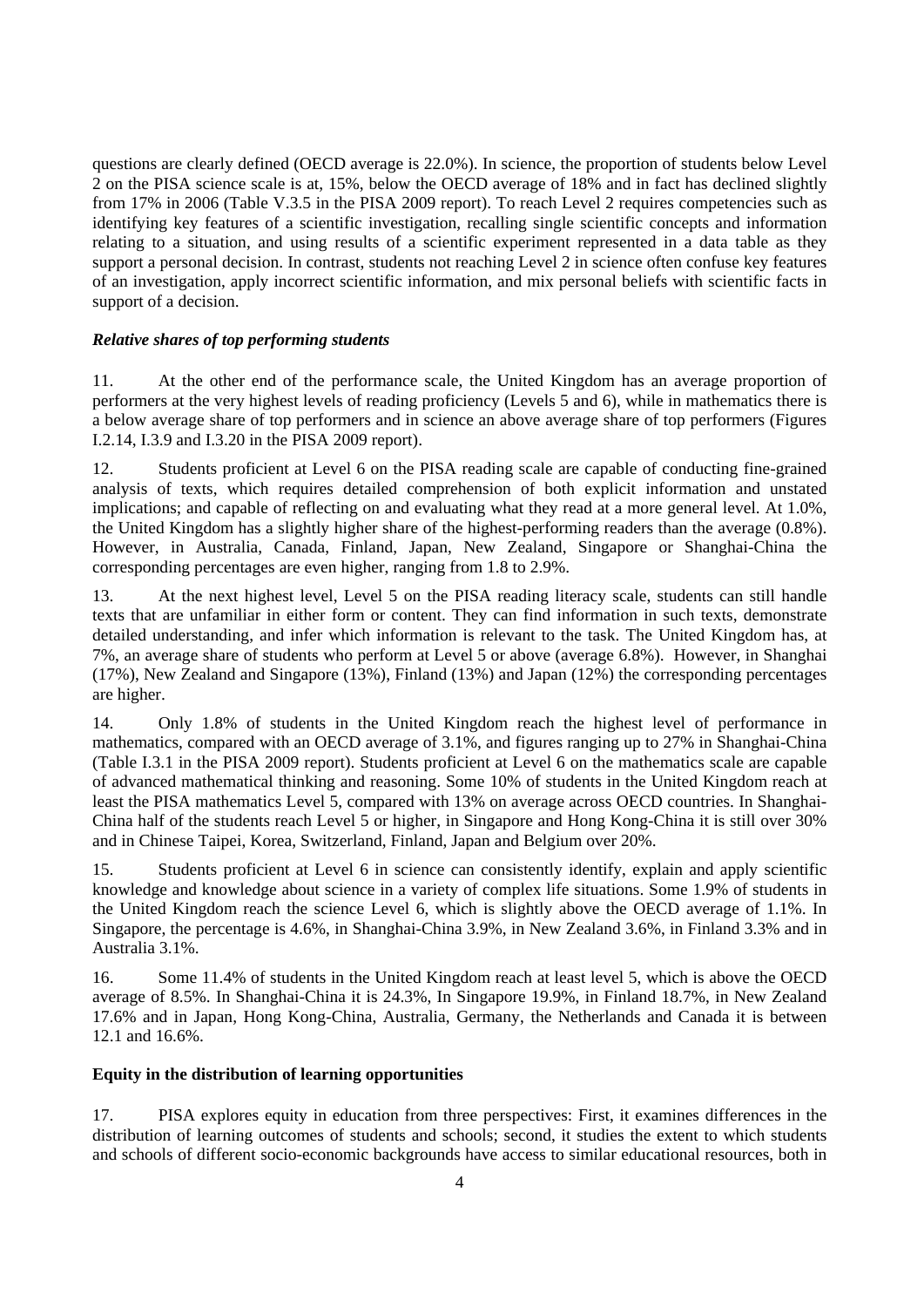terms of quantity and quality; and third, it looks at the impact of students' family background and school location on learning outcomes. The first perspective was discussed in the preceding section; the last two are discussed below. For the remainder of this note the focus is on reading performance.

### *Equity in access to resources*

18. A first potential source of inequalities in learning opportunities lies in the distribution of resources across students and schools. In a school system characterised by an equitable distribution of educational resources, the quality or quantity of school resources would not be related to a school's average socio-economic background as all schools would enjoy similar resources. Therefore, if there is a positive relationship between the socio-economic background of students and schools and the quantity or quality of resources, this signals that more advantaged schools enjoy more or better resources. A negative relationship implies that more or better resources are devoted to disadvantaged schools. No relationship implies that resources are distributed similarly among schools attended by socio-economically advantaged and disadvantaged students.

19. In around half of OECD countries, the student-teacher ratio relates positively to the socioeconomic background of schools, in other words, disadvantaged schools tend to have more teachers per student. This positive relationship is particularly pronounced in Belgium, Denmark, Estonia, Germany, Iceland, Ireland, Italy, Japan, Korea, Luxembourg, the Netherlands, Portugal and Spain. This important measure of resources allocation indicates that these countries use the teacher-student ratio to moderate disadvantage. The United Kingdom is one of a fewer number of OECD countries that favour socioeconomically advantaged schools with access to more teachers, though only in Israel, Slovenia, Turkey and the United States is this relationship significant. (Figure II.2.3).

20. In the United Kingdom, as in the majority of OECD countries, PISA shows also that disadvantaged students tend to be in schools with higher proportions of full-time teachers. In most countries, when taking into account the proportion of those full-time teachers who have an advanced university degree, it is the more advantaged students who tend to enjoy a higher proportion of betterqualified full-time teachers. In the United Kingdom, however, schools tend to be similar in this respect regardless of whether they are attended by advantaged or disadvantaged students. All of this suggests that for many countries ensuring an equitable distribution of teaching resources is still a major challenge. For many countries, this is a challenge more related to quality than quantity, though for the United Kingdom, the equitable distribution of the quantity of teaching resources seems more to be of an issue (Figure II.2.3).

#### *Moderating the impact of socio-economic background on learning outcomes*

21. Students who did not surpass the most basic performance level on PISA were not a random group and the results show that, as in many other countries, socio-economic disadvantage has a strong impact on student performance in the United Kingdom: 14% of the variation in student performance is explained by students' socio-economic background (OECD average 14%). This contrasts with just 9% in Canada or Japan*.* In other words, in the United Kingdom two students from a different socio-economic background vary as much in their learning outcomes as is normally the case in the typical OECD country and more so than in Canada or Japan. Hungary, Belgium, Turkey, Luxembourg, Chile and Germany show the largest impact of socio-economic background on reading performance among OECD countries at 18% or more of explained variance. It is important to emphasise that these countries do not necessarily have a more disadvantaged socio-economic student intake than other countries, but socio-economic differences among students translate into a particularly strong impact on student learning outcomes (Figure II.2.3 in the PISA 2009 report). Taking the wider family context into account, including immigrant background or language spoken at home, for example, differences in family background characteristics explain 22% of the performance differences across students in the typical OECD country. While in Canada, Japan, Finland or Korea this figures is lower than 19% in the United Kingdom is higher than 25%.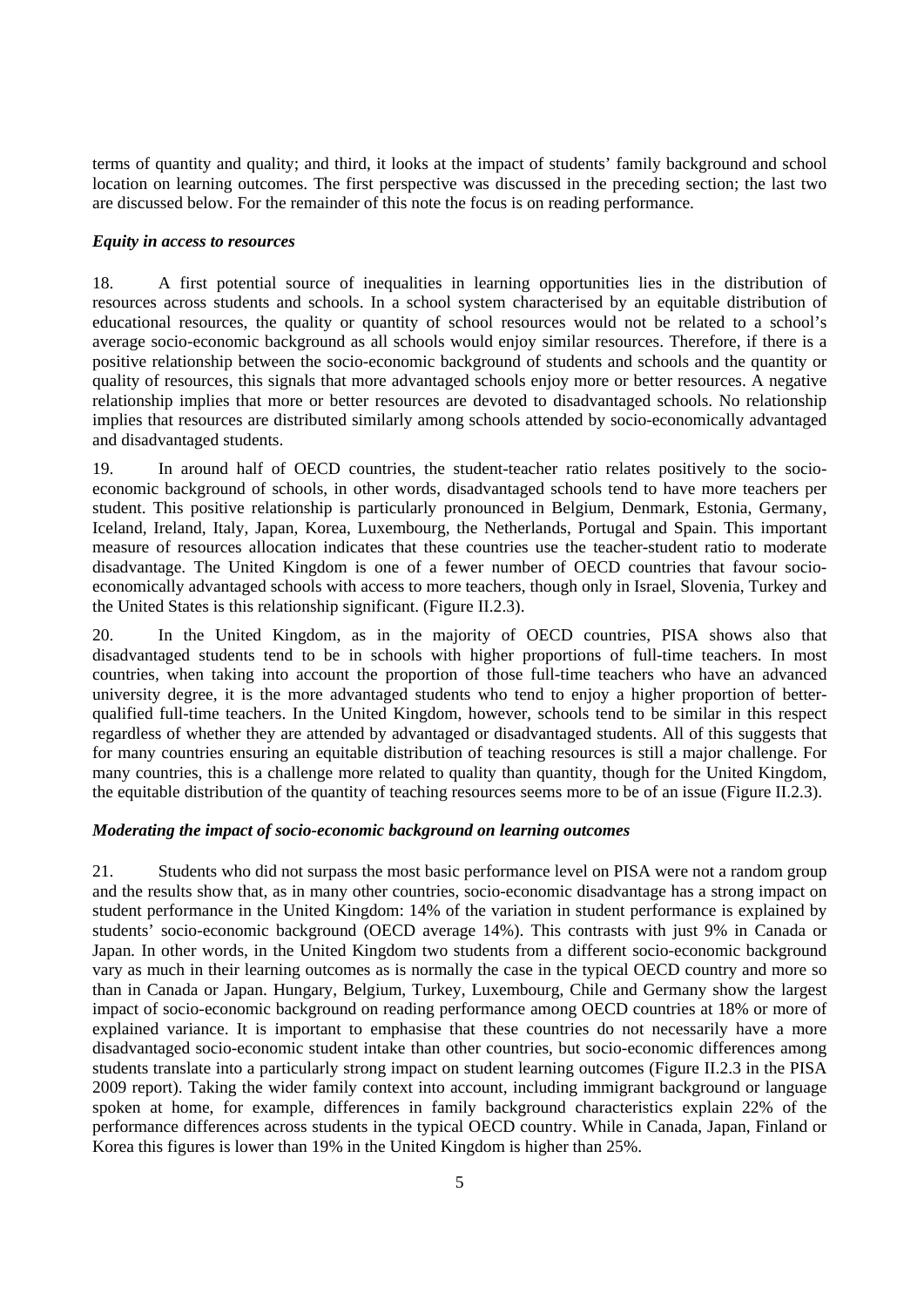22. If social inequalities in societies were always closely linked to the impact which social disadvantage has on learning outcomes, the role for public policy to improve equity in the distribution of learning opportunities would be limited, at least in the short term. However, there is almost no relationship between income inequalities in countries and the impact which socio-economic background has on learning outcomes (Figure II.1.3 in the PISA 2009 report), that is, some countries succeed even under difficult conditions to moderate the impact of socio-economic background on educational success.

23. It is useful to examine four aspects of socio-economic background and their relationship to student performance in greater detail.

- *Community size*: While students in the United Kingdom in large cities (students attending schools located in cities with over 1 million inhabitants) perform at 487 score points on the PISA reading scale, below the OECD average of 493 score points, schools in smaller communities perform higher. The performance challenges for the United Kingdom are therefore tougher in larger communities, which are also characterised by lower average socio-economic background<sup>[7](#page-19-1)</sup>.
- **Family composition:** While results from PISA show that single parent families are more prevalent in the United Kingdom than on average across OECD countries (22% of 15-year-olds in the United Kingdom come from a single parent family compared with an OECD average of 17%), they also show that 15-year-olds in the United Kingdom from single parent families are outperformed by students from other family types but they also come from a more disadvantaged socio-economic background; in fact adjusting by socio-economic background there is no difference between students of different family types (Table II.2.5 in the PISA 2009 report).
- *Immigrant students:* 12% of United Kingdom schools have more than a quarter of students with an immigrant background (OECD average 14%). 6% of students in the United Kingdom are enrolled in schools in which the share of immigrant students even exceeds 50% (OECD average 4%; Table II.4.9 in the PISA 2009 report). What PISA data also show is that students in the United Kingdom with an immigrant background tend to attend schools with less students per teacher but these schools are otherwise similar to those attended by native students in terms of the average socio-economic intake, quality of educational resources or teacher shortage as reported by students and school principals (Table II.4.6 in the PISA 2009 report). While it might be tempting to attribute a performance lag of countries to the challenges which immigrant inflows pose to the education system, the reading performance of students in the United Kingdom without an immigrant background is, at 499 score points, only slightly higher than the performance of all students. In fact, as noted earlier, the reading performance gap between students with and without an immigrant background is half the size in score points in the United Kingdom than the average gap across OECD countries (Table II.4.1 in the PISA 2009 report) and that is true if the socio-economic background of students is accounted for (Table II.4.1 in the PISA 2009 report). The same holds if, instead of the immigrant background of the student, the language spoken at home is used for comparing student groups. Among the countries that took part in the latest PISA assessment as Australia, Canada or New Zealand have a larger immigrant intake than the United Kingdom but score significantly better (Figure II.4.3).
- *Concentration in schools*: In the United Kingdom there are 27% of students in schools with a socio-economically disadvantaged intake, of which 48% are students who are socio-economically disadvantaged themselves (i.e. they are overrepresented), while 23% of students are in socioeconomically privileged schools of which only 6% are socio-economically disadvantaged themselves. Disadvantaged students tend to do worse than expected in disadvantaged schools, but by about the same margin as in many other OECD countries, and advantaged students tend to do much worse than expected, in this case by a larger margin than average. In schools with a mixed socio-economic intake, disadvantaged students tend to do better than expected and advantaged students tend to do worse than expected by about the same margin as in the OECD in general. In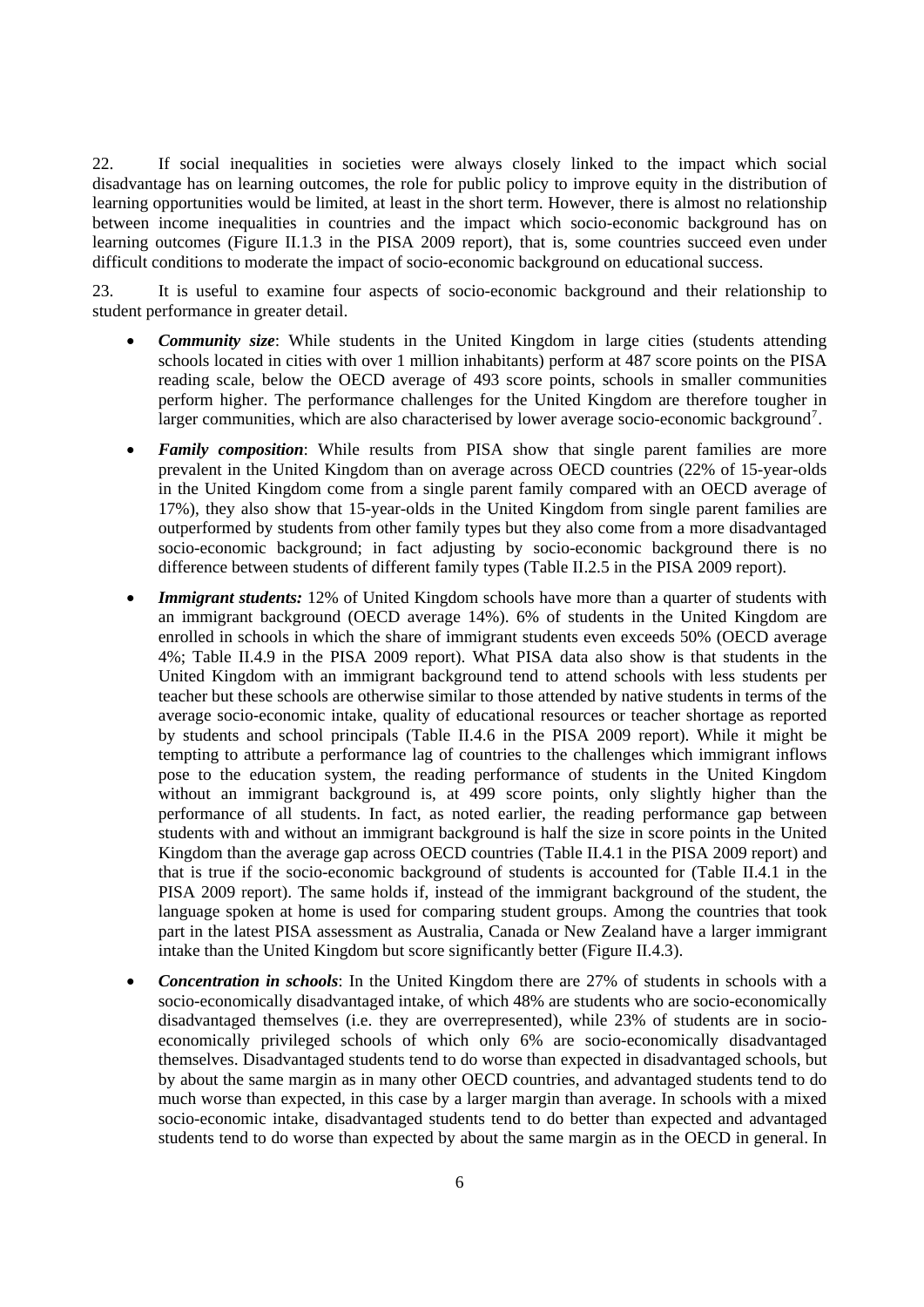schools with a privileged socio-economic intake, disadvantaged students tend to do better than expected (but by a margin less than in the OECD) and advantaged students tend to do better than expected (with a similar margin as in other OECD countries) (Table II.5.11 in the PISA 2009 report). In fact, in the United Kingdom, both the within and between school impact of socioeconomic background are well above the OECD average. Indeed, the United Kingdom stands in second place after Luxembourg in terms of the between-school performance variance explained by the socio-economic intake of schools, with similar levels to that of the United States or New Zealand and Colombia, Uruguay, Peru and Montenegro among partner countries (all above 70%).

24. It is possible to identify substantial numbers of *resilient students* in practically all OECD countries<sup>[8](#page-20-0)</sup>. In the United Kingdom 24% of disadvantaged students can be considered resilient, in the sense that they come from the 25% of the socio-economically most disadvantaged students and nevertheless, perform much better than what would be predicted based on their socio-economic background 31% is the average in the OECD) (Figure II.3.6). However, in Finland, Japan, Turkey, Singapore, Korea, Macao-China, Hong Kong-China and Shanghai-China more than two of every five (40%) disadvantaged students excel at school despite their disadvantaged background.

### *The cost of the achievement gap*

25. The international achievement gap is imposing on the United Kingdom economy an invisible yet recurring economic loss. A recent study carried out by the OECD in collaboration with the Hoover Institute at Stanford University suggests that a modest goal of having the United Kingdom boost its average PISA scores by 25 points over the next 20 years – which corresponds to the performance gains that some countries achieved between 2000 and 2009 alone – could imply a gain of US\$ 6 trillion for the United Kingdom economy over the lifetime of the generation born in 2010 (as evaluated at the start of reform in terms of real present value of future improvements in GDP). Bringing the United Kingdom up to the average performance of Finland, the best performing education system in PISA in the OECD area, could result in gains in the order of US\$ 7 trillion. Narrowing the achievement gap by bringing all students to a baseline level of minimal proficiency for the OECD (approximated by a PISA score of 400), could imply GDP increases for the United Kingdom of US\$ 6 trillion according to historical growth relationships (OECD, 2010b). The predictive power of student performance at school on subsequent successful education and labour-market pathways is also demonstrated through longitudinal studies (OECD, 2010a).

26. Although there are uncertainties associated with these estimates, the gains from improved learning outcomes, put in terms of current GDP, exceed today's value of the short-run business-cycle management. This is not to say that efforts should not be directed at issues of economic recession, but it is to say that the long-run issues should not be neglected.

### **Student engagement and learning strategies**

27. In almost all countries, students who enjoy reading are significantly more likely to be good readers. Across OECD countries, this difference accounts for an average of 18% of the variation in reading performance. In Australia and Finland, two of the best-performing countries overall, over 25% of differences in reading performance are associated with how much students enjoy reading. In the United Kingdom, 22% percent of the differences in student performance are explained by differences in how much they enjoy reading. In the United Kingdom more than 50% of boys read for enjoyment and almost 70% of girls do, both percentages are slightly below average (52% and 73%). Overall close to 40% of students report they do not read for enjoyment in the United Kingdom (OECD average 37%).

28. In all countries, boys are not only less likely than girls to say that they read for enjoyment, they also have different reading habits when they do read for pleasure. Girls are more likely than boys to be frequent readers of fiction, and are also more likely than boys to read magazines. However, over 65% of boys regularly read newspapers for enjoyment and only 59% of girls do so. Although relatively few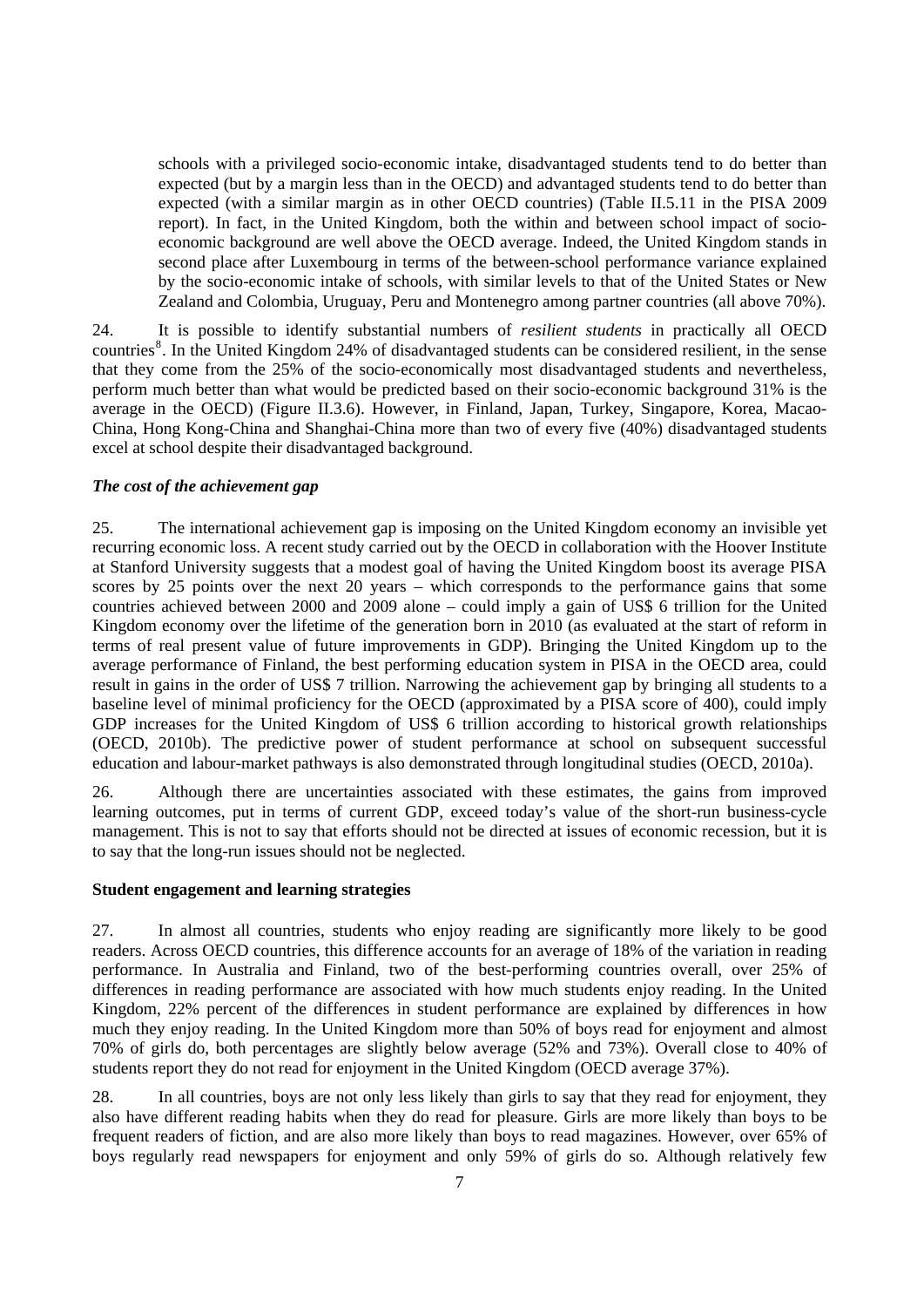students say that they read comic books regularly, on average across OECD countries, 27% of boys read comic books several times a month or several times a week, while only 18% of girls do so. In the United Kingdom, for example, 20% of boys read fiction at least monthly whereas 36% of girls do so.

29. Students in high-performing countries tend to be characterised by their knowledge of how to summarise information. Across OECD countries, the difference in reading performance between those students who know the most about which strategies are best for summarising information and those who know the least is 107 score points. And students who say that they begin the learning process by figuring out what they need to learn, then ensure that they understand what they read, figure out which concepts they have not fully grasped, try to remember the most important points in a text and look for additional clarifying information when they do not understand something they have read, tend to perform better on the PISA reading scale than those who do not. PISA results show that students perform better in reading, on average, if they know what strategies to adopt to summarise what they read. In Finland, Korea, Japan and the partner country Singapore, the 25% of students with the least knowledge of summarising information are three times more likely to fall among the quarter of students with the poorest performance. In the United Kingdom, these students are 2.5 times more likely to poor performers.

#### **The learning environment in the classroom and at school**

30. The effects of educational policies and practices on student achievement depend heavily on how they translate into increased learning in the classroom. Results from PISA suggest that, across OECD countries, schools and countries where students work in a climate characterised by high performance expectations and the readiness to invest effort, good teacher-student relations, and high teacher morale tend to achieve better results, on average across countries and particularly in some countries. Even after accounting for socio-economic background and other aspects of the learning environment measured by PISA, the results show that reading performance is positively related in most countries (including the United Kingdom) to higher values on the *PISA index of teacher-student relationship*; *the index of disciplinary climate*; and on the *index of teacher-related factors affecting school climate* (Table IV.2.13c in the PISA 2009 report).

31. The learning environment is also shaped by parents and school principals. Parents who are interested in their children's education are more likely to support their school's efforts and participate in school activities. These parents also tend to come from a high socio-economic status. PISA shows that school principals' perceptions of parents' constant pressure to adopt high academic standards and to raise student achievement tend to be positively related to higher school performance in 4 OECD countries although that relationship is not visible in the United Kingdom. In some other countries much of this relationship is mediated by socio-economic factors (Tables IV.2.13b and IV.2.13c in the PISA 2009 report).

32. PISA also shows that the socio-economic background of students and schools and key features of the learning environment are closely interrelated and that both link to performance in important ways. These relationships are examined in greater detail in the following sections.

#### *Student-teacher relationships*

33. Positive student-teacher relationships can help to establish an environment that is conducive to learning. Research finds that students, particularly disadvantaged students, tend to learn more and have fewer disciplinary problems when they feel that their teachers take them seriously. One explanation is that positive student-teacher relationships help foster social relationships, create communal learning environments and promote and strengthen adherence to norms conducive to learning. PISA asked students to agree or disagree with several statements regarding their relationships with the teachers in school (Figure IV.4.1 in the PISA 2009 report). For example, close to 80% of students in the United Kingdom agree or strongly agree that their teachers are interested in their well-being whereas only 28% of students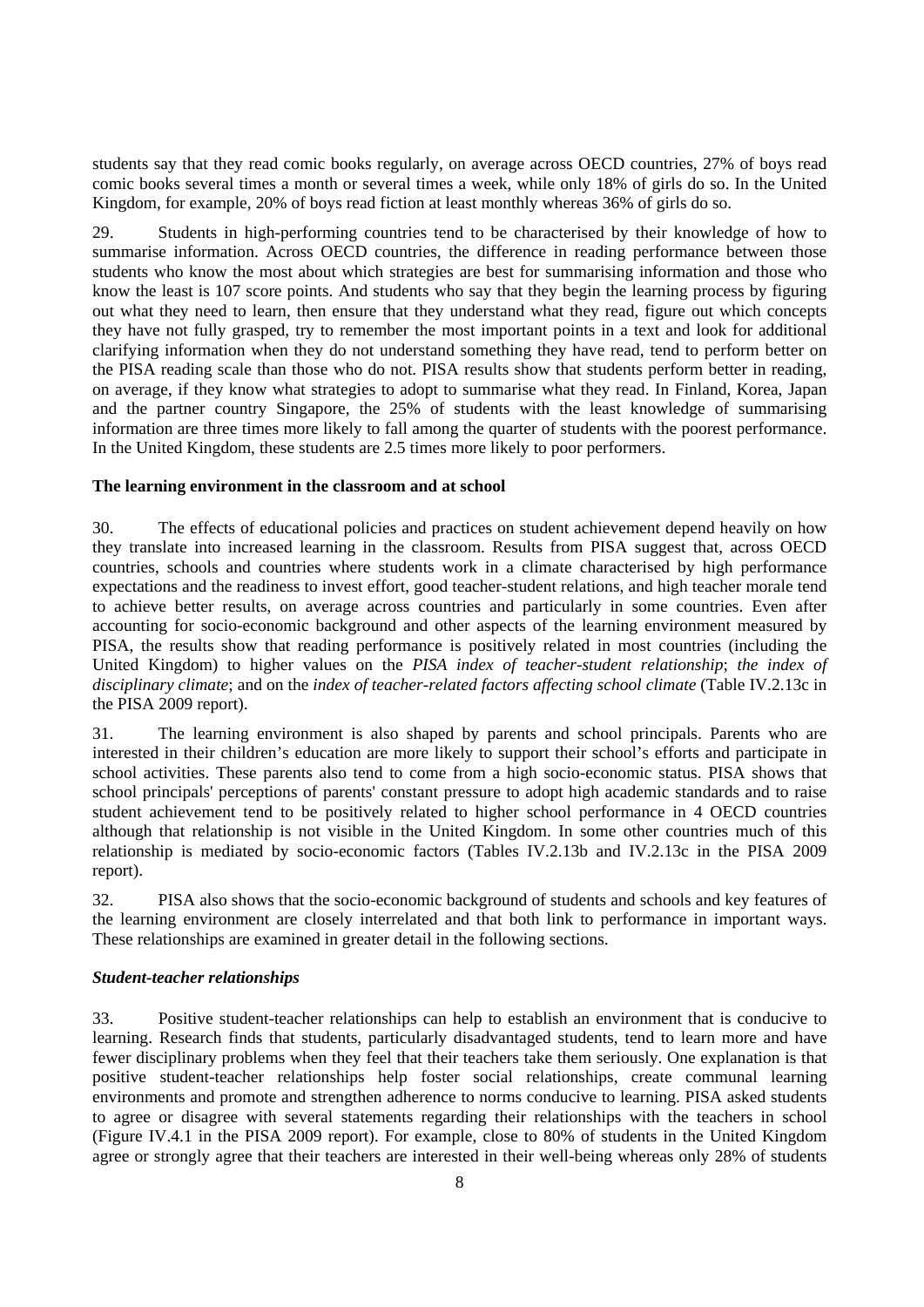in Japan do so (OECD average 66%). As in the majority of countries, there is a positive relationship between student-teacher relationships and student performance in both the United Kingdom and Japan. For example, the quarter of students in the United Kingdom reporting the poorest student-teacher relationships are 1.6 times more likely to be also among the quarter of the poorest performing students (for Japan the odds is 2.0)<sup>[9](#page-20-0)</sup>. Differences in student-reported teacher interest in their well-being may reflect either different student expectations of the level of involvement of their teachers, or different roles that teachers assume with respect to their students. A low percentage of agreement with these statements suggests a possible mismatch between student expectations and what teachers are actually doing. A large proportion of students in the United Kingdom strongly agree with statements like "if I need extra help, I will receive it from my teachers" (88% compared with an OECD average of 79%) or "most of my teachers treat me fairly" (83% compared with an OECD average of 79%).

# *Disciplinary climate*

34. The disciplinary climate in the classroom and school can also affect learning. Classrooms and schools with more disciplinary problems are less conducive to learning, since teachers have to spend more time creating an orderly environment before instruction can begin. More interruptions within the classroom disrupt students' engagement and their ability to follow the lessons. The disciplinary climate is indicated in PISA by how often student don't listen to the teacher in language of instruction class; there is noise and disorder; the teacher has to wait a long time for students to quiet down; students cannot work well; and students don't start working for a long time after the lesson begins. The majority of students in OECD countries enjoy orderly classrooms in their language classes. Some 75% of students report that they never or only in some lessons feel that students don't start working for a long time after the lesson begins (81% in the United Kingdom), 71% of students report that they never or only in some lessons feel that students don't listen (73% in the United Kingdom), 68% report that noise never or only in some lessons affects learning (68% in the United Kingdom), 72% say that their teacher never or only in some lessons has to wait a long time before students settle down (74% in the United Kingdom), and 81% of the students attend classrooms where they feel they can work well practically most of the time (86% in the United Kingdom) (Figure IV.2.2 in the PISA 2009 report).

35. Evidently, the United Kingdom does reasonably well on this measure (and the differences among schools in these measures is very similar to that of the OECD average) but the benchmark countries Japan, Korea or Germany show a significantly better disciplinary climate. What is also noteworthy is that there is considerable variation on this measure among students in the United Kingdom and the quarter of students reporting the poorest disciplinary climate are 1.8 times as likely to be also poor performers. This odds ratio is the third highest among all countries participating in PISA (OECD average odds 1.4) (Table IV.4.2 in the PISA 2009 report).

36. It is noteworthy that the judgment of school principals on the disciplinary climate in the United Kingdom is as positive as students' reports. For example, 85% of students attend schools in the United Kingdom where the principal reports that disruption of classes by students does not at all (or very little) hinder the learning of students (OECD average 60%). While the United Kingdom scores lower than Korea or Japan in the index of the school principals' views on how student behaviour affects students' learning, it does score above the OECD average. 97% or more students attend schools where the principal reports that student learning is not at all or very little hindered by "student use of alcohol or illegal drugs" and "students intimidating or bullying other students" (Table IV.4.4 in the PISA 2009 report)<sup>[10](#page-20-0)</sup>.

### *Teacher-related factors affecting the school climate*

37. To determine the extent to which teacher behaviour influences student learning, school principals in PISA were asked to report the extent to which they perceived learning in their schools to be hindered by such factors as teachers' low expectations of students, poor student-teacher relations, absenteeism among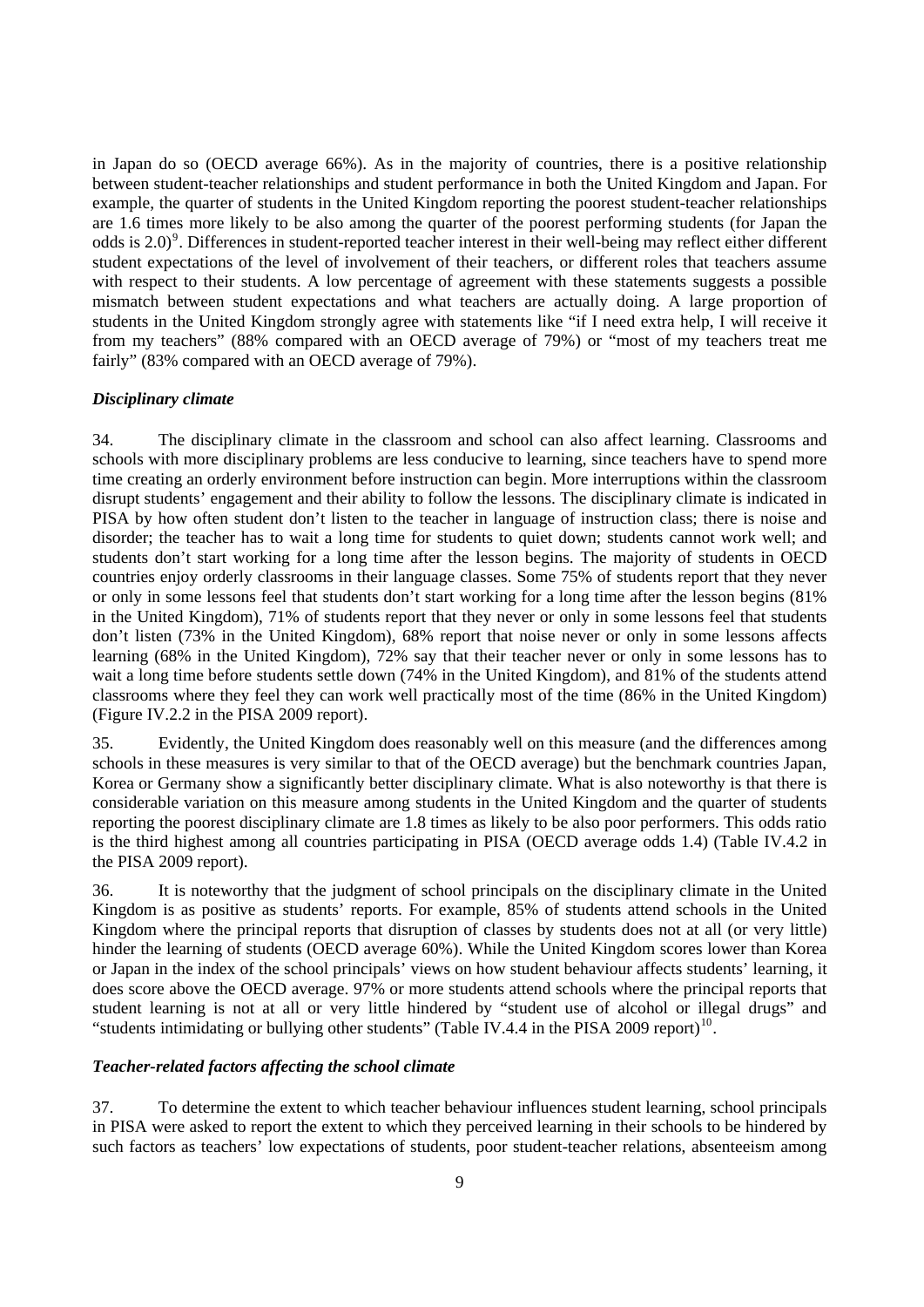teachers, staff resistance to change, teachers not meeting individual students' needs, teachers being too strict with students and students not being encouraged to achieve their full potential. The United Kingdom performed around the OECD average on these measures but the reports from school principals highlight a number of challenges: 21% of students in the United Kingdom are enrolled in schools whose principals report that teachers low expectations of students hinder learning to some extent or a lot (in contrast, in the benchmark country Finland that percentage is just 6%), 23% that this is the case because teachers do not meet individual students needs, and 17% because staff are resisting change (Figure IV.4.5). In contrast, only 2% of students attend school where the principals see teachers being too strict with students as a problem, 8% where the principal reports students are not being encouraged to achieve their full potential, 3% for poor student-teacher relationships or 13% for teacher absenteeism.

### *Parent expectations*

38. Parents' expectations in the United Kingdom are high. In OECD countries, approximately 19% of students attend schools whose principals reported that many parents expect high academic standards from the school. In the United Kingdom 34% of students do so (OECD average 19%) and in New Zealand, Ireland, the United States, and Sweden over one-third of students attend such a school, but in Finland, Austria, Germany, Switzerland, the Netherlands and Luxembourg, less than 10% of students attend such a school (Table IV.4.7).

# *Principal's leadership*

39. In the United Kingdom, principals play more of a leadership role in the day to day operations of the school and in learning than in most OECD countries. Among OECD countries, the index of principal's leadership is highest in the United Kingdom, the United States, Chile and Poland. In these countries, the average student attends a school where the index of principal leadership is over half a standard deviation above the OECD average. Principal leadership is lowest in Japan, Finland and Korea. In particular, the average student in Japan attends a school that scores more than one standard deviation below the OECD average in the index of principal's leadership. In Finland, for example, very few students attend schools whose principals monitor teaching practices in the classroom or use examination results to make decisions about the curriculum. This could indicate different roles for teachers and principals in Finnish schools as compared to other school systems.

40. Among OECD countries, 93% of students attend schools whose principals reported that he or she ensures that teachers' work reflects the school's educational goals "quite often" or "very often"; whereas in the United Kingdom 100% of student do so. On average across OECD countries, over 86% of students attend schools whose principal "quite often" or "very often" takes the initiative to discuss a problem teachers may have in their classrooms; whereas in the United Kingdom 90% of students do. On average in the OECD, half of students attend schools whose principal "quite often" or "very often" observes classes; meanwhile in the United Kingdom 93% do so. Among OECD countries, 61% of students attend schools whose principal "quite often" or "very often" considers exam results when making decisions regarding curriculum development; while in the United Kingdom 97% do (see Figure IV.4.6)..

### **How schooling is organised**

### *Governance of school systems*

41. Many countries have pursued a shift in public and governmental concern away from mere control over the resources and content of education towards a focus on outcomes, a shift that becomes visible when the distribution of decision-making responsibilities in education is reviewed across successive PISA assessments. Coupled with this have been efforts to devolve responsibility to the frontline, encouraging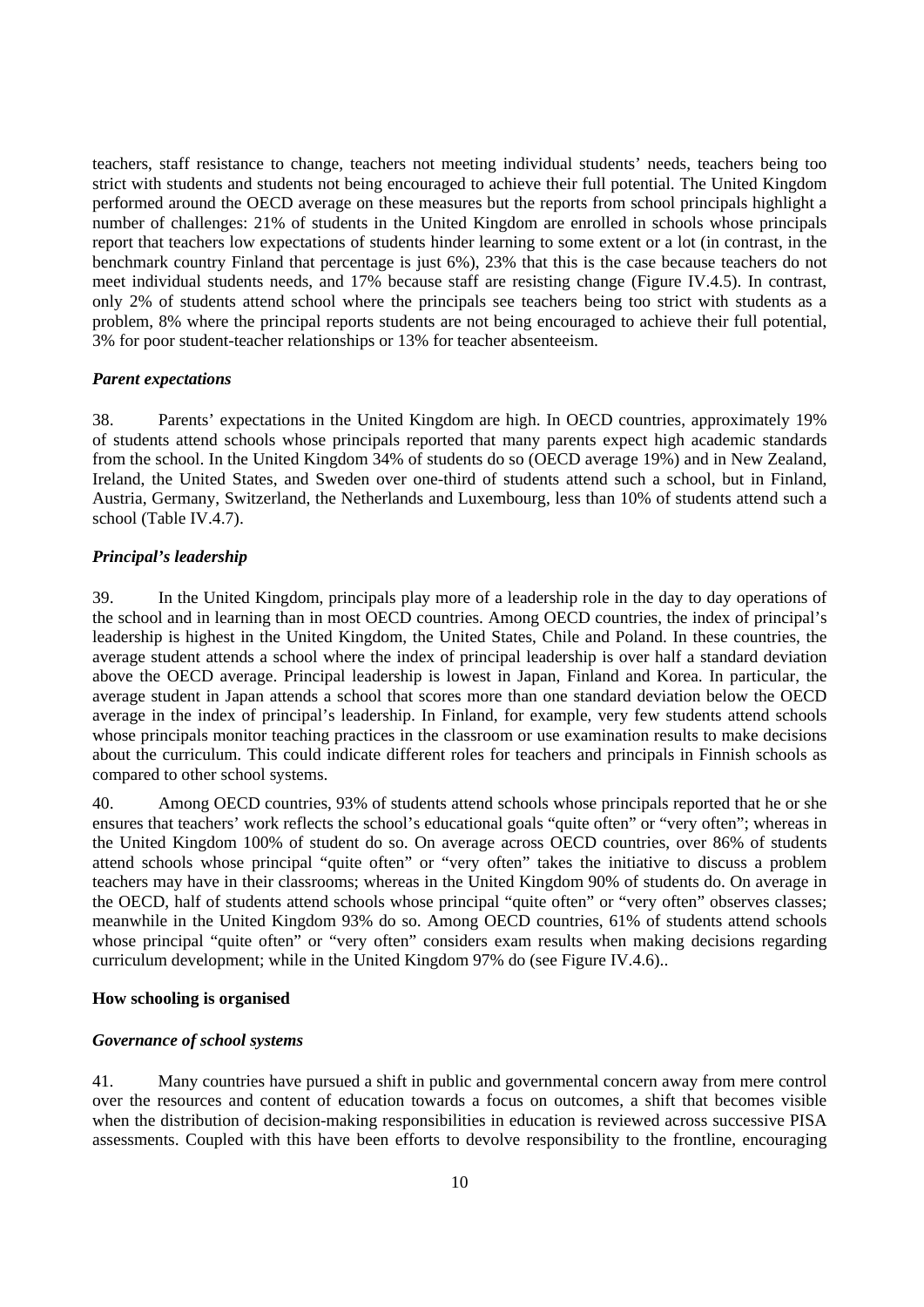responsiveness to local needs, and strengthening intelligent accountability. PISA shows a clear relationship between the relative autonomy of schools and schooling outcomes across systems when autonomy is coupled with accountability. Of course, the United Kingdom is a decentralised education system too, but while many systems have decentralised decisions concerning the delivery of educational services while keeping tight control over the definition of outcomes, the design of curricula, standards and testing, the United Kingdom is different in that it has decentralised both inputs and control over outcomes. Moreover, in the United Kingdom schools have very often more discretion in decision-making than is the case in many OECD countries. In fact, the United Kingdom is one of the four OECD countries where schools have higher levels of autonomy in setting curricula and assessment practices (together with Japan, the Netherlands, the Czech Republic and New Zealand and the partner economies Hong Kong-China and Macao-China)

42. Important organisational features of school systems are the degree to which students and parents can choose schools, and the degree to which schools are considered autonomous entities that make organisational decisions independently of district, regional, or national entities. Results from PISA suggest that school autonomy in defining the curriculum and assessment relates positively to the systems' overall performance (Figure IV.3.3 and Figure IV.2.4a in the PISA 2009 report). For example, school systems that provide schools with greater discretion in making decisions regarding student assessment policies, the courses offered, the course content and the textbooks used, tend to be school systems that perform at higher levels.

43. Data from PISA also show that in school systems where most schools post achievement data publicly, schools with greater discretion in managing their resources tend to show higher levels of performance. In school systems where schools do not post achievement data publicly, a student who attends a school with greater autonomy in resource management than the average OECD school tends to perform 3.2 score points lower in reading than a student attending a school with an average level of autonomy. In contrast, in school systems where schools do post achievement data publicly, a student who attends a school with above-average autonomy scores 2.6 points higher in reading than a student attending a school with an average level of autonomy (Table IV.2.5 in the PISA 2009 report).

44. PISA classifies OECD countries into four groups that share similar profiles in the way they allow schools and parents to make decisions that affect their children's education. The grouping is based on the levels of school autonomy and school competition. Two categories are identified for each dimension and the interplay between these dimensions results in four groups: School systems that offer high levels of autonomy to schools in designing and using curricula and assessments and encourage more competition between schools; school systems that offer low levels of autonomy to schools and limit competition between schools; school systems that offer high levels of autonomy to schools, but with limited competition between schools; and school systems that offer low levels of autonomy to schools, yet encourage more competition between schools (Figure IV.3.5 in the PISA 2009 report).

- Across OECD countries, the most common configuration is the one that gives schools the freedom to make curricular decisions, yet restricts competition for enrolment among schools. These school systems have relatively limited levels of choice for parents and students and there is little competition for enrolment among schools. Private schools are not widely available in these countries. Twenty-two OECD countries, including the United Kingdom, fall into this category.
- School systems that offer relatively low levels of autonomy to schools and low levels of choice to parents are also fairly common across OECD countries: 4 OECD countries share this configuration and 11 partner countries and economies do.
- Six other OECD countries offer high levels of autonomy and choice, either in the form of a high prevalence private schools or competition among schools for enrolment. In these school systems, schools have the freedom to choose teaching methods to meet learning objectives, and parents and students can choose among a variety of schools for enrolment.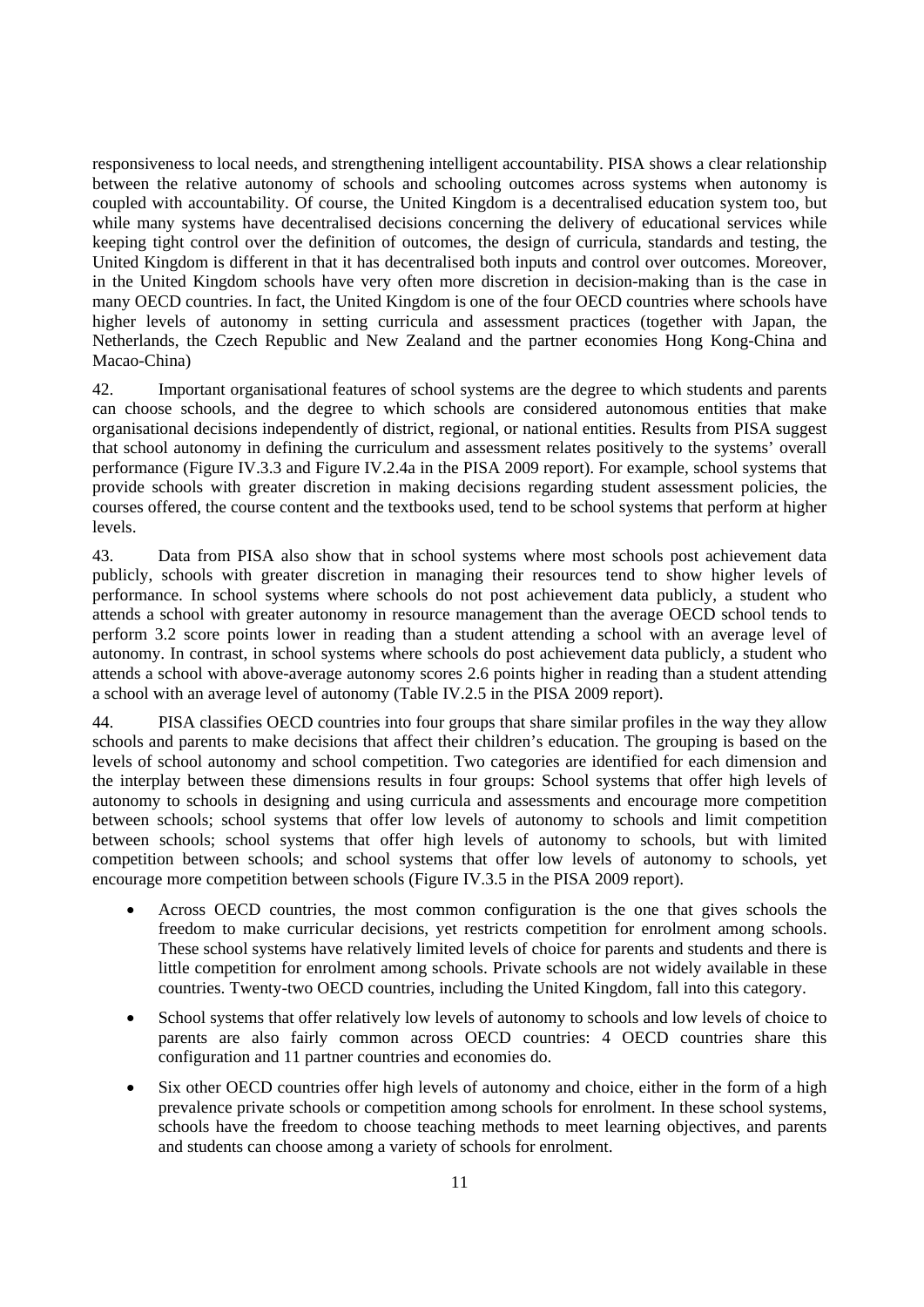45. Some of the variables underlying this classification are examined in greater detail below.

# *School choice*

46. Students in some school systems are encouraged or even obliged to attend their neighbourhood school. However, reforms over the past decades in many countries have tended to give more authority to parents and students to choose schools that meet their educational needs or preferences best. In some school systems, schools not only compete for student enrolment, but also for funding. Direct public funding of independently managed institutions, based on student enrolments or student credit-hours, is one model for this. Giving money to students and their families through, for example, scholarships or vouchers, to spend in public or private educational institutions of their choice is another method (Figure IV.3.4).

47. According to the responses of school principals in PISA, across OECD countries, 76% of students attend schools competing with at least one other school for enrolment. Only in Switzerland, Norway and Slovenia do less than 50% of the students attend schools that compete with other schools for enrolment. In contrast, in the Netherlands, Australia, Belgium, the Slovak Republic and Japan, over 90% of the students attend schools that compete with other schools for enrolment (Table IV3.8a in the PISA 2009 report).

48. Some 13 OECD countries allow parents and students to choose public schools and also incorporate vouchers or tax credits in their school-choice arrangements. Eleven OECD countries provide for freedom in the choice of public schools, but do not offer vouchers or tax credits; two OECD countries restrict parents and students in the choice of public schools, but offer tax or voucher credits to attend other schools; and in four OECD countries, parents and students must attend the public school nearest to where they live and are not offered any kind of subsidy to attend other schools (Table IV.3.7 in the PISA 2009 report).

49. Among schools within a country, competition and performance do seem related; but once the socio-economic profile of students and schools are taken into consideration, the relationship weakens, since privileged students are more likely to attend schools that compete for enrolment (Tables IV.2.4b and IV.2.4c in the PISA 2009 report). This may reflect the fact that socio-economically advantaged students, who tend to achieve higher scores, are also more likely to attend schools that compete for enrolment, even after accounting for location and attendance in private schools (Table IV.2.6 in the PISA 2009 report).

50. Why are socio-economically advantaged students more likely to attend schools of their choice? To understand differences in how parents choose schools for their children, PISA asked a series of questions regarding school choice in the questionnaire for parents that was distributed in eight OECD countries (no data from parents are available for the United Kingdom). On average, socio-economically disadvantaged parents are over 13 percentage points more likely than advantaged parents to report that they considered "low expenses" and "financial aid" to be very important determining factors in choosing a school (Table IV.2.7 in the PISA 2009 report). While parents from all backgrounds cite academic achievement as an important consideration when choosing a school for their children, socio-economically advantaged parents are, on average, 10 percentage points more likely than disadvantaged parents to cite that consideration as "very important". It is possible that there can be differences in the parent's reasons due to socio-economic status, because, some of the priorities are already met in schools available to advantaged parents. Still, these differences suggest that socio-economically disadvantaged parents consider that they have more limited choices of schools for their children because of financial constraints. If children from socio-economically disadvantaged backgrounds cannot attend high-performing schools because of financial constraints, then school systems that offer parents more choice of schools for their children will necessarily be less effective in improving the performance of all students.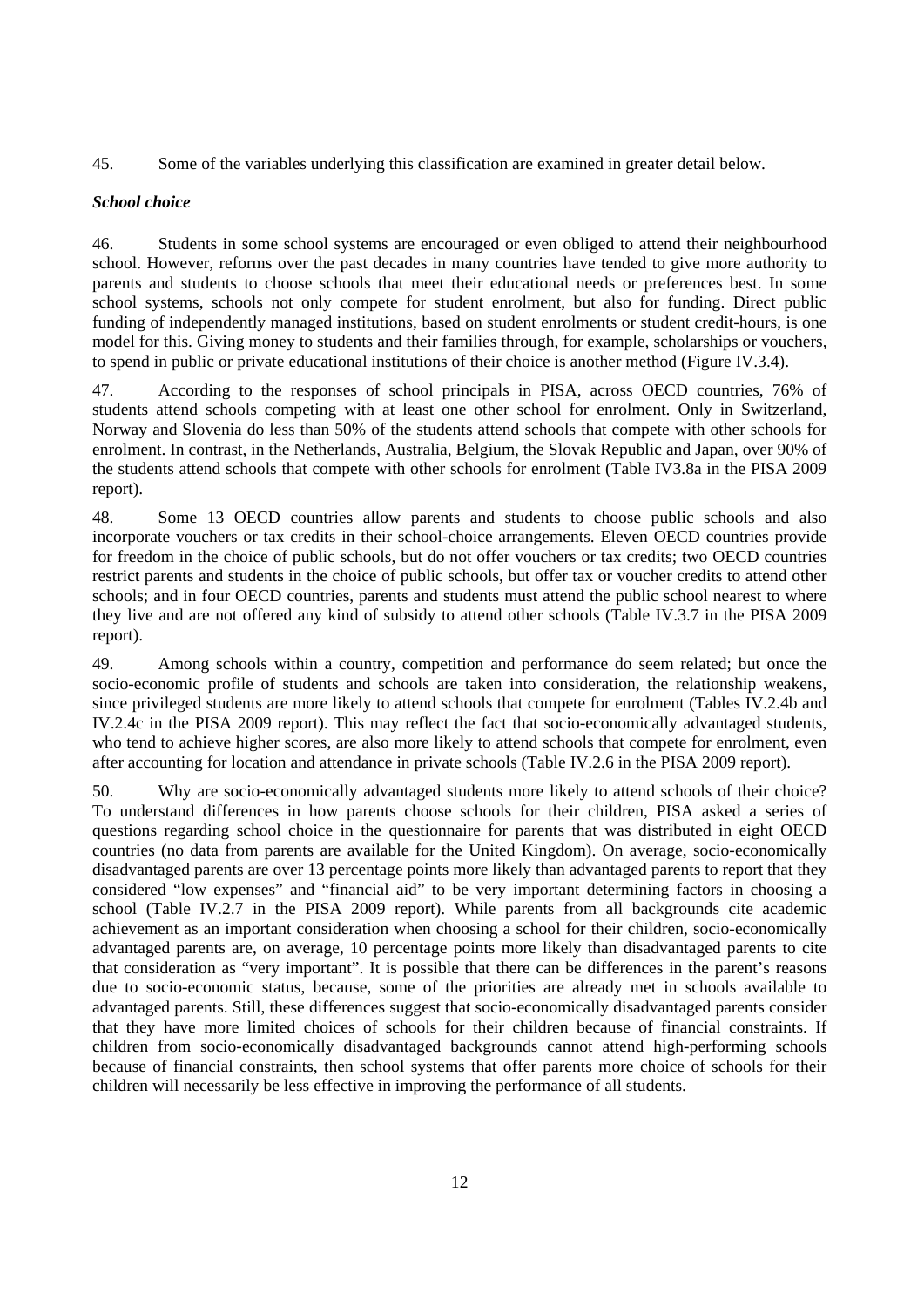# *Public and private schools*

51. School education takes place mainly in public schools. Nevertheless, with an increasing variety of educational opportunities, programmes and providers, governments are forging new partnerships to mobilise resources for education and to design new policies that allow all stakeholders to participate more fully and share costs and benefits more equitably. Privately provided education is not only a way of mobilising resources from a wider range of funding sources, it is sometimes also considered a way of making education more cost-effective. Publicly financed schools are not necessarily also publicly managed. Instead, governments can transfer funds to public and private educational institutions according to various allocation mechanisms. Indeed, publicly funded private schools are the most common model of private education in OECD countries (see section on school choice, above).

52. Across OECD countries, 15% of students are enrolled in privately managed schools that are either privately or government funded, although in many countries government authorities retain significant control over these schools, including the power to shut down non-performing schools. Enrolment in privately managed schools exceeds 50% of 15-year-old students in the Netherlands, Ireland and Chile and in Australia and Korea it is between 35% and 40%. In contrast, in Turkey, Iceland and Norway, more than 98% of students attend schools that are publicly managed (Table IV.3.9 in the PISA 2009 report).

53. On average across OECD countries, privately managed schools display a performance advantage of 30 score points on the PISA reading scale (in the United Kingdom even of 62 score points). However, once the socio-economic background of students and schools is accounted for, public schools come out with a slight advantage of 7 score points, on average across OECD countries (in the United Kingdom public schools outscore privately managed schools by 20 score points once the socio-economic background is accounted for).

### *Selection of students into schools, grades and programmes*

54. This section looks at how school systems are organised to allocate students to programmes, schools and classes.

55. In high-performing countries, it is the responsibility of schools and teachers to engage constructively with the diversity of student interests, capacities, and socio-economic contexts, without having the option of making students repeat the school year or transferring them to educational tracks or school types with lower performance requirements. The data from PISA show that creating homogeneous schools and/or classrooms through selection is unrelated to the average performance of education systems, but clearly associated with larger variation in student achievement and a significantly larger impact of socio-economic background on learning outcomes. In particular, the earlier in the student's career the selection occurs, the greater the impact of socio-economic background on learning outcomes. That suggests that selection tends to reinforce inequalities as students from disadvantaged backgrounds tend to be exposed to lower quality learning opportunities when compared to their peers from more advantaged socio-economic backgrounds (Figure IV.2.1 in the PISA 2009 report)**.**

56. PISA data also show grade repetition to be not only negatively related to equity but also negative related to the average performance of education systems. That is, school systems with high levels of grade repetition rates tend to also be school systems with lower student performance. Moreover, the more schools group students by ability across all subjects and the more frequently schools transfer students to other schools because of students' low academic achievement, behavioural problems or special learning needs, the lower the school systems' overall performance, even after accounting for national income. While transferring students with difficulties out of a school may be advantageous to the school, it thus seems to relate negatively to the performance of the education system as a whole, and to larger performance differences between schools (Figure IV.2.1a in the PISA 2009 report). Also, in systems where transferring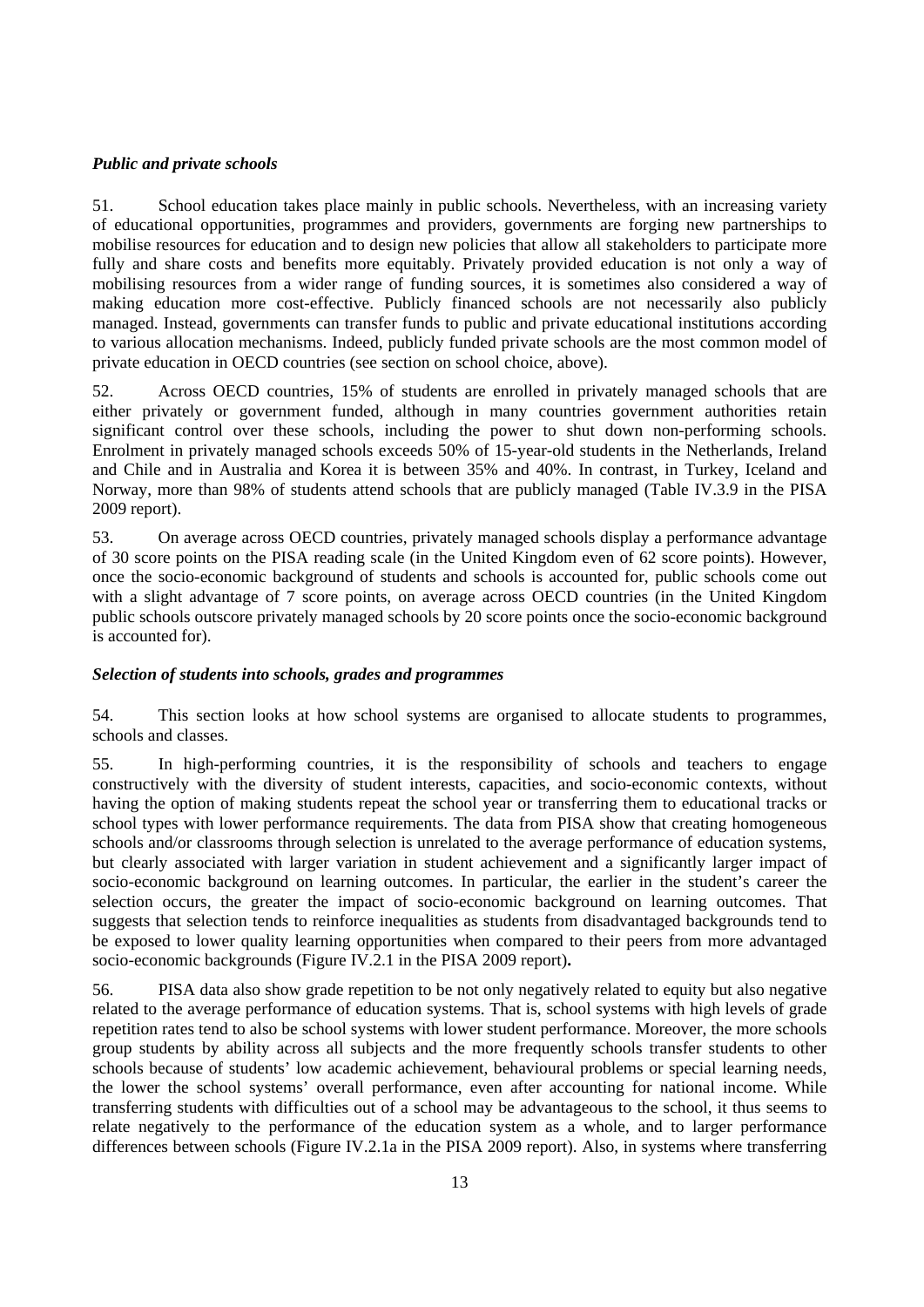students or grade repetition is commonplace, teachers and the school community have an incentive to evade problems by transferring students rather than committing effort and resources to solving the underlying problems. Equally important, higher prevalence of student transfers seem also be related to greater socio-economic inequities.

57. In sum, the data suggest that in most of the countries that performed well in PISA, it is the primary responsibility of schools and teachers to engage constructively with the diversity of student interests, capacities, and socio-economic contexts, without having the option of making students repeat the school year, or transferring them to educational tracks or school types with lower performance requirements. Many of the successful countries have developed elaborate support systems to foster the motivation of the full diversity of students to become independent and lifelong learners. They tend to train teachers to be better at diagnosing learning issues so that they can address them by personalised instruction methods. Second, they help individual teachers to become aware of specific weaknesses in their own practices, which often means not just creating awareness of what they do but also changing the underlying mindset. Third, they then seek to provide their teachers with an understanding of specific best practices and, last but not least, motivate them to make the necessary changes with instruments that go well beyond material incentives. As noted above, the personalisation in these countries is in terms of flexible learning pathways through the education system rather than through establishing individualised goals or institutional tracking, which have often been shown to lower performance expectations for students and tend to provide easy ways out for teachers and schools to defer problems rather than solving them.

#### **Assessment and accountability arrangements**

#### *Educational standards*

58. One trend across countries over recent years has been the effort in countries to articulate the expectations that societies have in relation to learning outcomes and to translate these expectations into educational goals and standards. The approaches to standard-setting that OECD countries have pursued range from the definition of broad educational goals up to the formulation of concise performance expectations in well-defined subject areas.

### *Examinations*

59. The establishment of performance standards has, in turn, driven the establishment of accountability systems. As discussed in the 2009 edition of *OECD's Education at a Glance* over the last decade, assessments of student performance have become common in many OECD countries – and often the results are widely reported and used in public debate, as well as by those concerned with school improvement. However, the rationale for assessments and the nature of the instruments used vary greatly within and across countries. Methods employed in OECD countries include different forms of external assessment, external evaluation or inspection, and schools' own quality assurance and self-evaluation efforts. For students, tests may have direct and high stakes and may thus serve as an incentive to put forth the effort needed to learn. For teachers, student-based standardised assessments can provide information regarding the learning needs of students and may be used to personalise learning opportunities accordingly.

60. One aspect relating to accountability systems concerns the existence of standards-based external examinations. Across OECD countries, students in school systems that require standards-based external examinations perform, on average, over 16 points higher than those in school systems that do not use such examinations (Figure IV.2.6a in the PISA 2009 report).

61. Among OECD countries, in the Czech Republic, Denmark, Estonia, Finland, France, Hungary, Iceland, Ireland, Israel, Italy, Japan, Korea, Luxembourg, the Netherlands, New Zealand, Norway, Poland, the Slovak Republic, Slovenia, Turkey and the United Kingdom, standards-based external examinations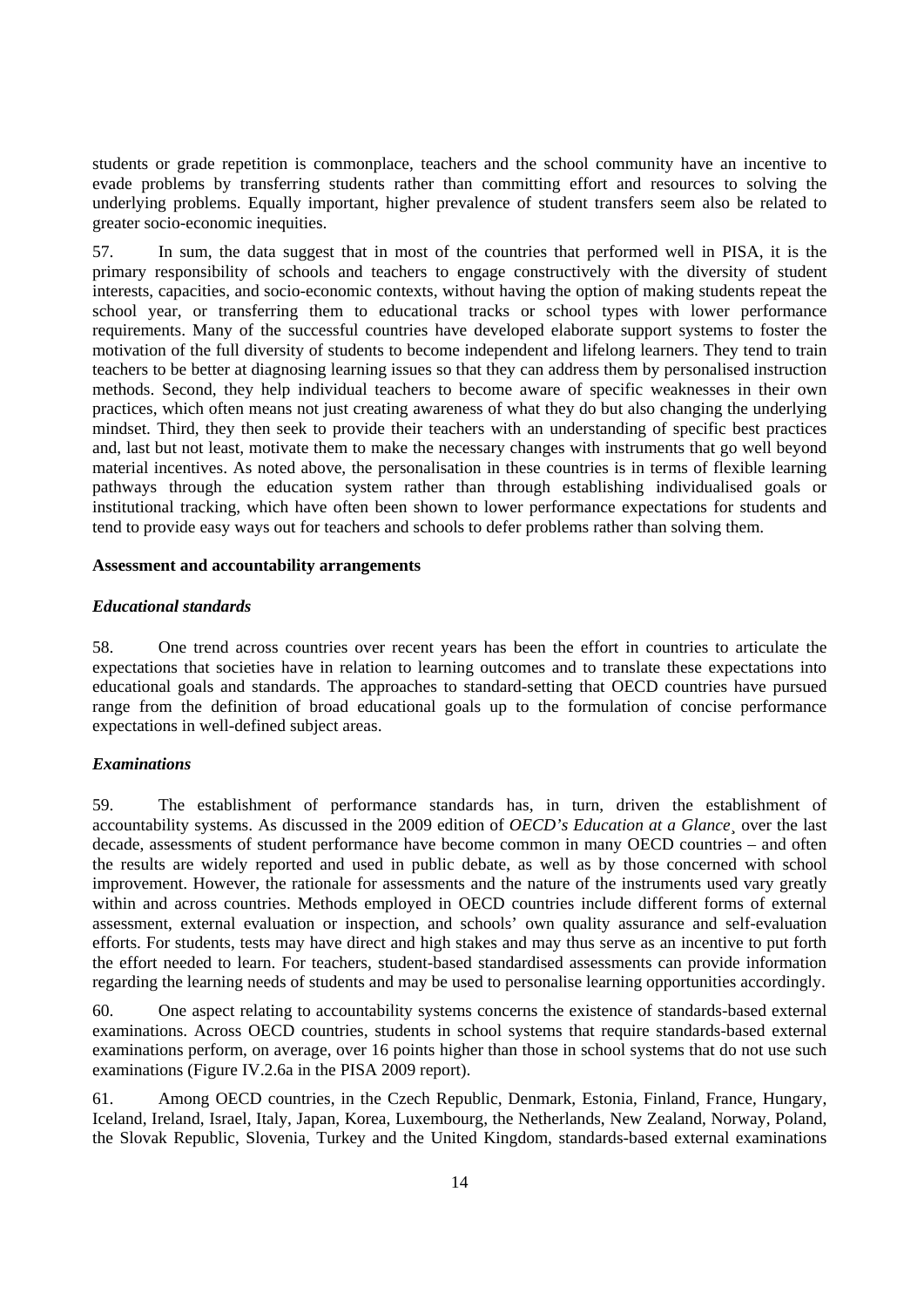exist throughout the systems for students attending secondary education level. In Australia they cover 81% of the secondary students, in Canada 51% and in Germany 35%. In Austria, Belgium, Chile, Greece, Mexico, Portugal, Spain, Sweden, Switzerland and the United States such examinations do not exist or only exist in minor parts of the system (Table IV.3.11 in the PISA 2009 report).

### *Assessment policies and practices*

62. In PISA 2009, school principals were asked to report the types and frequency of assessment used: standardised tests, teacher-developed tests, teachers' judgemental ratings, student portfolios, or student assignments. An average of 76% of students in OECD countries is enrolled in schools that use standardised tests. Standardised tests are relatively uncommon in Slovenia, Belgium, Spain, Austria and Germany, where less than half the students attend schools that assess students through standardised tests. In contrast, the use of standardised tests is practically universal in Luxembourg, Finland, Korea, the United States, Poland, Denmark, Sweden and Norway, where over 95% of the students attend schools that use this assessment at least once a year. In the United Kingdom the use of standardized tests is common, 67% of students attend schools that use them at least once a year, but 33% of students attend schools that never use them (Table IV.3.10 in the PISA 2009 report).

63. The purposes of assessments vary greatly across countries. At the school level, these assessments can be used by schools to compare themselves to other schools, to monitor progress, or to make decisions about instruction. Some 59% of students across OECD countries are in schools use achievement data to compare their students' achievement levels with those in other schools or regional/national benchmarks. This practice is most common in the United States, New Zealand and the United Kingdom, where over 90% of students attend schools that use achievement data for comparative purposes. In Belgium, Japan, Austria, Spain and Greece, less than one-third of students attend schools that use achievement information this way (Table IV.3.12 in the PISA 2009 report).

64. It is more common for schools to use achievement information to monitor school progress from year to year: on average across OECD countries, some 77% of students are in schools doing so. In 21 countries, including the United Kingdom, more than 80% of students attend schools that use achievement data this way. Only in Denmark, Luxembourg, Switzerland and Austria do less than 50% of students attend schools that use achievement data to monitor progress.

65. Data on student achievement can also be used to identify aspects of instruction or the curriculum that could be improved. Across OECD countries, 77% of students are in schools that report doing so, and over 90% of students in New Zealand, the United States, the United Kingdom, Iceland, Poland, Mexico, Chile, Spain and Israel attend schools that report using achievement data in this way. Curriculum and instructional assessment using achievement data is less common in Greece and Switzerland, where less than 50% of students attend schools that use achievement data this way.

66. In contrast to standards-based external examinations, PISA does not show the prevalence of standardised tests to be systematically related to performance (Figure IV.2.6b in the PISA 2009 report). This may be because, in part, the content and use of standardised tests vary considerably across schools and systems. However, education systems with a higher prevalence of standardised tests tend to show smaller socio-economic inequalities between schools and consequently show a smaller impact of school socio-economic background on performance (Table IV.2.10 in the PISA 2009 report). The same holds for the use of assessment data to identify aspects of instruction or the curriculum that could be improved and the high proportions of schools where achievement data tracked over time by administrative authorities.

67. PISA groups OECD countries into four groups sharing similar profiles based on three dimensions (Figure IV.3.6 in the PISA 2009 report). The first is whether achievement data are used for various benchmarking and information purposes. The second is whether achievement data are used to make decisions that affect the school. The idea is that school systems that use achievement data for benchmarking and information purposes are more likely to use this data to compare themselves with other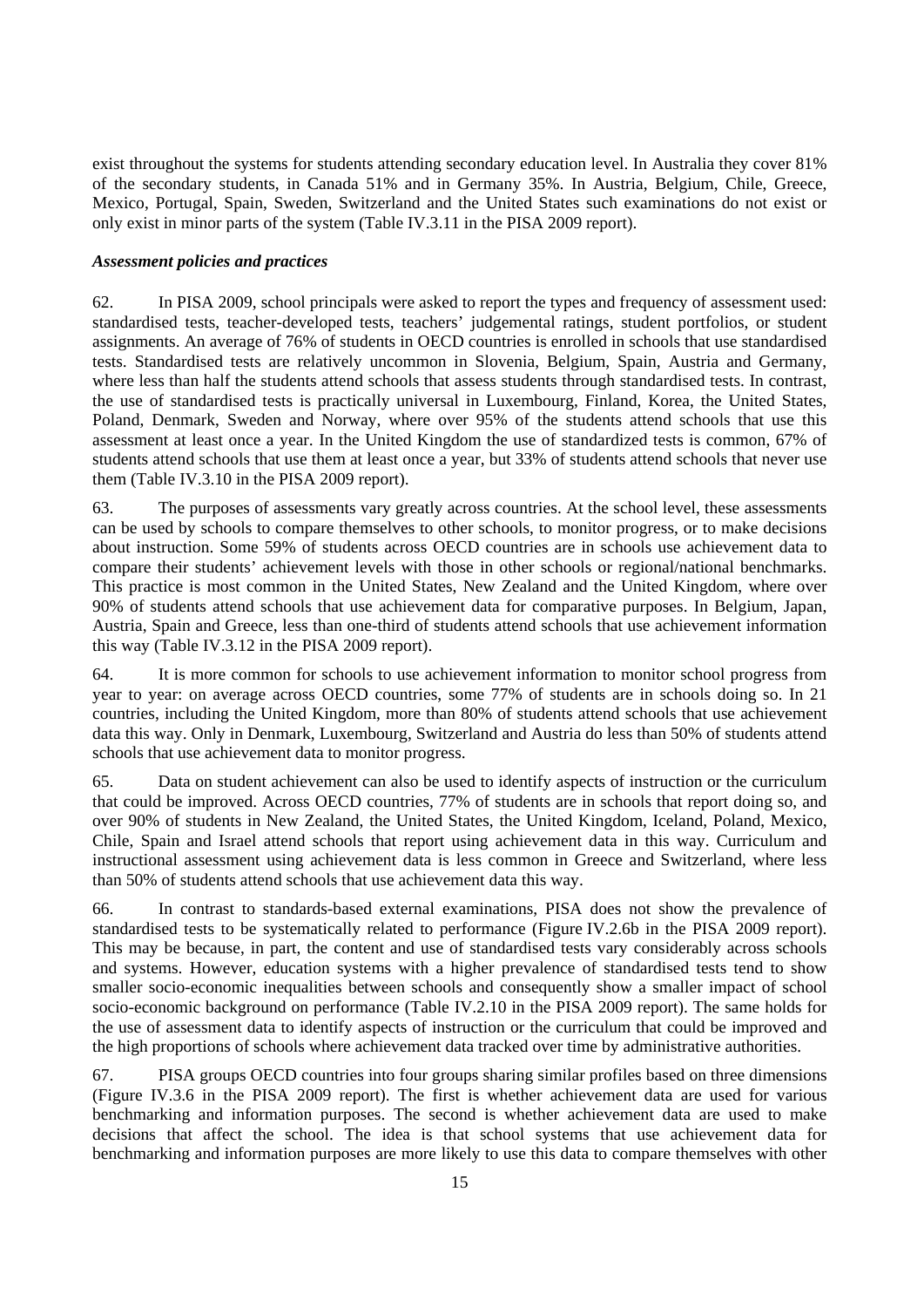schools, monitor progress across time, have their progress tracked by administrative authorities, to make their achievement data public and provide parents with their child's achievement benchmarked to national or regional populations. School systems that use achievement data for decision-making are more likely to use achievement data to determine the allocation of resources, make curricular decisions, and to evaluate teachers' instruction.

- A first group of countries, composed of 16 OECD countries including the United Kingdom, tend to use achievement data for benchmarking and information purposes and also for decisions that affect the school.
- Four OECD countries use achievement data for benchmarking and information, but not for decisions affecting the school.
- A third group, comprising four OECD countries, uses achievement data for decisions affecting the school, but not for benchmarking and information.
- The fourth group, composed of nine OECD countries, is less likely to have schools that use achievement data for either for benchmarking and information or for decision making.

68. Some of the factors underlying this classification are examined in greater detail below.

### *Accountability arrangements*

69. Where school performance is systematically assessed, the primary purpose is often not to support contestability of public services or market-mechanisms in the allocation of resources. Rather it is to provide instruments to reveal best practices and identify shared problems in order to encourage teachers and schools to develop more supportive and productive learning environments. The trend among OECD countries here is leading towards multi-layered, coherent assessment systems from classrooms to schools to regional to national to international levels that: support improvement of learning at all levels of the system; are increasingly performance-based; add value for teaching and learning by providing information that can be acted on by students, teachers, and administrators; and are part of a comprehensive and wellaligned instructional learning system that includes syllabi, associated instructional materials, matching exams, professional scoring and teacher training.

70. PISA 2009 collected data on the nature of accountability systems and the ways in which the resulting information was used and made available to various stakeholders and the public at large (Table IV.3.13 in the PISA 2009 report). Some school systems make achievement data public to make stakeholders aware of the comparative performance of schools and, where school-choice programmes are available, to make parents aware of the choices available to them. Across OECD countries, an average of 37% of students attend schools that make achievement data available to the public, but in Belgium, Finland, Switzerland, Japan, Austria and Spain, less than 10% of students attend schools that make their data publicly available. In the United Kingdom and the United States, by contrast, more than 80% of students attend schools that make student achievement data publicly available. Schools whose school principals report that student achievement data are posted publicly perform better than schools whose achievement data is not made publicly available in seven OECD countries and in nine partner countries/economies when not accounting for the socio-economic and demographic background of students and schools, but no relationship is seen for the United Kingdom. Moreover, since in most of the countries the schools that post achievement data publicly tend to be socio-economically advantaged schools, this performance advantage is often not observed once socio-economic background is accounted for (Figure IV.2.6b in the PISA 2009 report).

71. School-level achievement data is often tracked over time by administrative authorities: across OECD countries, an average of 66% of students attends schools that are tracked over time by administrative authorities. In 25 OECD countries, among them the United Kingdom with one of the highest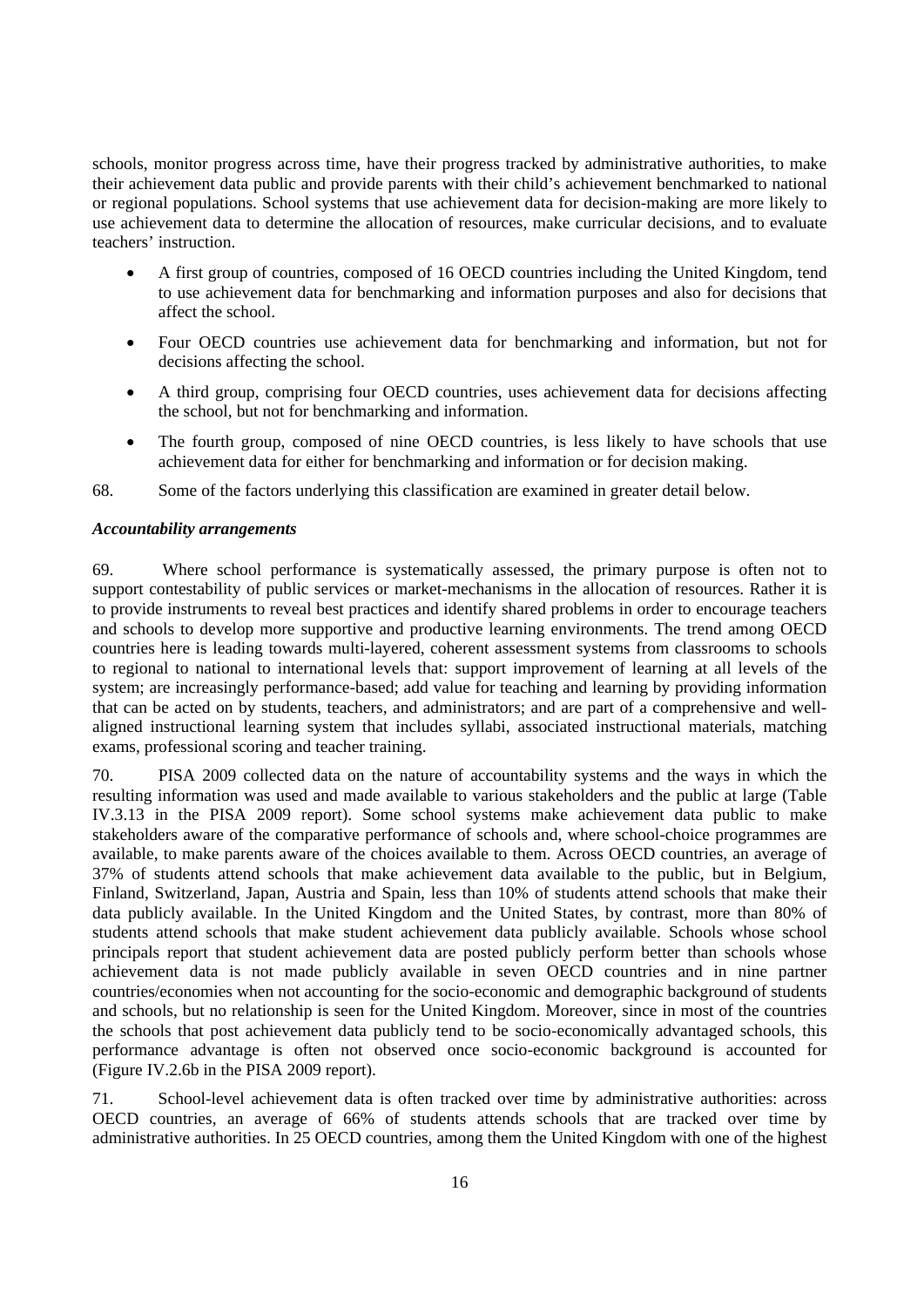percentage (94%), more than 50% of students attend schools in which the schools' achievement is tracked over time (Table IV.3.13 in the PISA 2009 report).

72. Achievement data can also be used to determine how resources are distributed. Across OECD countries, an average of 33% of students attends schools that use achievement data in this way. In Israel, Chile and the United States, more than 70% of students attend schools in which the principal reports that instructional resources are allocated according to the school's achievement data. In the United Kingdom 58% of students attend schools in which the principal reports this use for achievement data, an above average figure but lower than these benchmark countries. This practice is least common in Iceland, Greece, Japan, Czech Republic and Finland, where less than 10% of the students attend schools in which is achievement data used this way.

73. Some school systems make achievement data available to parents in the form of report cards and by sending teacher-formulated assessments home. Some school systems also provide information on the students' academic standing compared with other students in the country or region or within the school (Table IV.3.14 in the PISA 2009 report). Across OECD countries, an average of 52% of students attend schools that use achievement data relative to national or regional benchmarks and/or as a group relative to students in the same grade in other schools; but in 17 countries, over 50% of students attend schools that do not provide any information regarding the academic standing of the students neither of these ways. In contrast, in Sweden, the United States, Korea, Chile, Norway and Turkey, more than 80% of students attend schools that provide parents with this information compared with national or regional student populations. In the United Kingdom, 70% of students attend schools where the principal reports information to parents is provided in this way.

74. Achievement data from students can also be used to monitor teacher practices in several ways, and an average of 59% of students across OECD countries attends schools which report doing so. Over 80% of students in Poland, Israel, the United Kingdom, Turkey, Mexico, Austria and the United States attend schools that report using achievement data to monitor teacher practices. Many schools across OECD countries complement this information with qualitative assessments, such as teacher peer reviews, assessments for school principals or senior staff, or observations by inspectors or other persons external to the school. Most schools across OECD countries use either student-derived, direct observations or reviews to monitor teachers, but school principals in Finland rarely use either to monitor teacher practices. While only 18% of students in Finland attend schools that use student achievement data, reviews or observations to monitor teacher practices. Some 18% of students in Finland attend schools that use student assessments to monitor teachers; around 20% of students attend schools that use more qualitative and direct methods to monitor teacher practices; and only 2% of students attend schools that monitor teacher practices using observations of classes by inspectors or other persons external to the school (Table IV.3.15 in the PISA 2009 report).

75. Last but not least, there has also been a growing trend among OECD countries to use outstanding performance in teaching as criteria for base salary and additional payments awarded to teachers in public institutions. While in 2002 such practices were used in 38% of 29 countries with available data, in 2008 these were 45% (Table D.3.3 in the 2010 edition of OECD's *Education at a Glance*).

### **Resources**

76. Effective school systems require the right combination of trained and talented personnel, adequate educational resources and facilities, and motivated students ready to learn. Among the successful PISA countries, Canada, Finland and Shanghai-China invest the money where the challenges are greatest rather than making the resources that schools get a function of the wealth of the local communities in which schools are located, and they put in place incentives and support systems that attract the most talented school teachers into the most difficult classrooms. They have often reformed inherited, traditional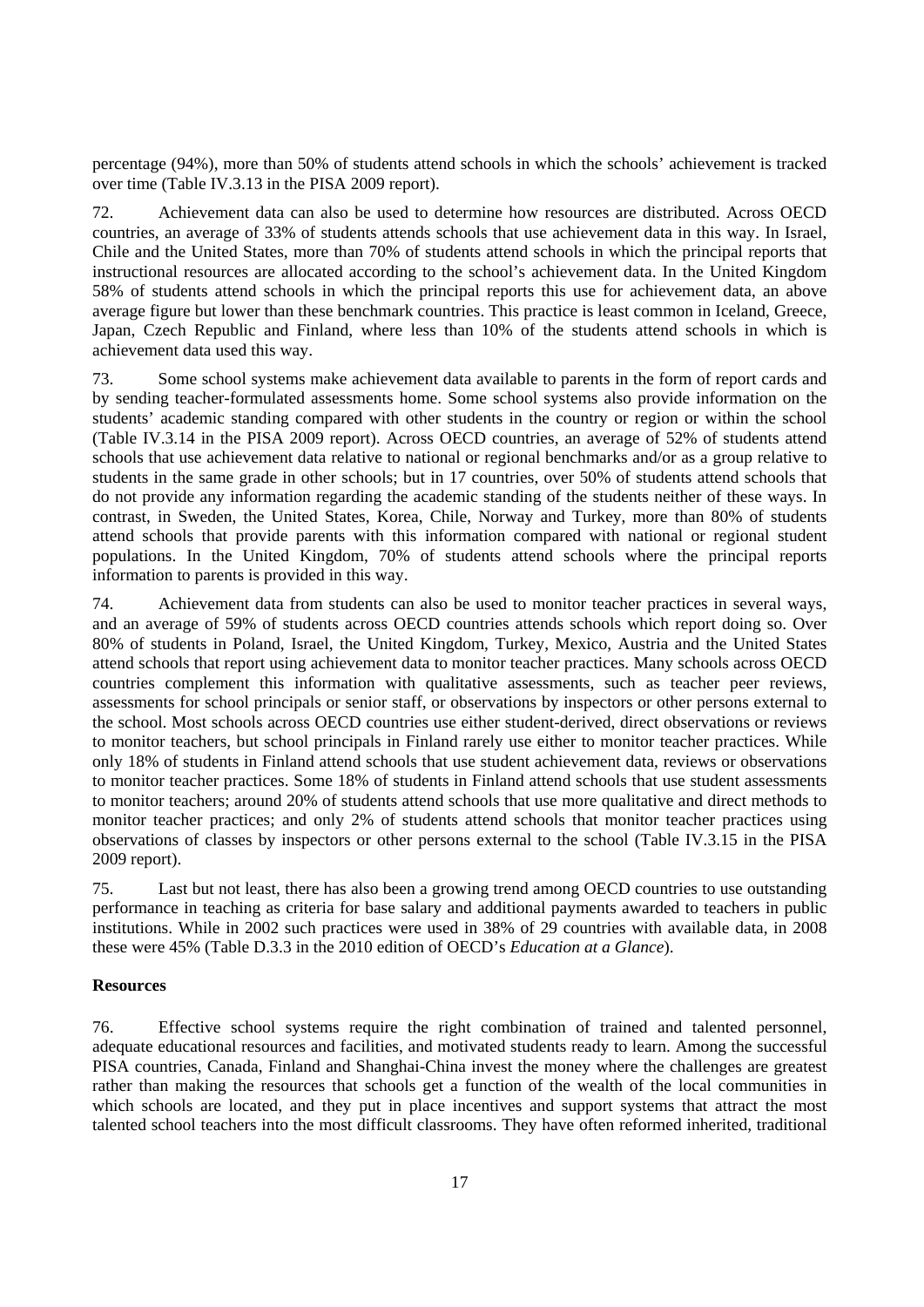and bureaucratic systems of recruiting and training teachers and leaders, of paying and rewarding them and of shaping their incentives, both short-term and long-term.

77. The generally weak relationship between resources and performance observed in past research is also seen in PISA. At the level of the education system and net of the level of national income, the only type of resource that PISA shows to be correlated with student performance is the level of teachers' salaries relative to national income (Figure IV.2.8 in the PISA 2009 report). Teachers' salaries are related to class size in that if spending levels are similar, school systems often make trade-offs between smaller classes and higher salaries for teachers. The findings from PISA suggest that systems prioritising higher teacher salaries over smaller classes tend to perform better.

78. Importantly, many of the high performing countries share a commitment to professionalised teaching, in ways that imply that teachers are on a par with other professions in terms of diagnosis, the application of evidence-based practices, and professional pride. To achieve this, they often do four things well: First, they attract the best graduates to become teachers, realising that the quality of an education system cannot exceed the quality of its teachers. For example, the benchmark countries Finland or Korea recruit their teachers from the top 10 percent of graduates. Second, they develop these teachers into effective instructors, through, for example, coaching classroom practice, moving teacher training to the classroom, developing strong school leaders and enabling teachers to share their knowledge and spread innovation. Singaporean teachers, for example, get 100 hours of fully paid professional development training each year. Third, they put in place incentives and differentiated support systems to ensure that every child is able to benefit from excellent instruction. The image here is of teachers who use data to evaluate the learning needs of their students, and are consistently expanding their repertoire of pedagogic strategies to address the diversity in students' interests and abilities. Such systems also often adopt innovative approaches to the deployment of differentiated staffing models.

79. It is also important that, within school systems, much of the relationship between school resources and student performance is closely associated with schools' socio-economic and demographic profile. This suggests the need for more consideration on how to distribute resources for schools more equitably. Across OECD countries, and considering aspects that relate to class size, instruction time, participation in after-school lessons, availability of extra-curricular activities, and the school principal's perception of teacher shortages and a lack of material resources that adversely affects instruction, only 5% of the variation in student performance is attributable solely to the differences in the educational resources available to the schools. In contrast, 18% of the variation in student performance is attributable jointly to spending on education and to socio-economic and demographic background (Figure IV.2.9 and Table IV.2.12a in the PISA 2009 report). Improving equity will thus require considering the disparities in resources among schools.

80. In other words, while much of the variation in student performance cannot be predicted solely by levels of resources, resources are closely related to the socio-economic composition of individual schools, such that socio-economically advantaged students attend schools with better resources.

### *The quality of school's material resources and extra-curricular activities*

81. The quality of material resources is not a particularly serious problem in the United Kingdom. School principals in Switzerland, the United States, Japan, Slovenia, the United Kingdom, Australia and Iceland were less likely to have reported that instruction in school is hindered by a lack of adequate material resources, while school principals in Turkey and Mexico were more likely to have reported this. Although school systems vary in the extent to which a lack of material resources may hinder instruction, countries differ in the extent to which they perceive this as a problem. School principals across the school system in Norway, the Czech Republic, Estonia, Turkey and Denmark have relatively similar opinions concerning how a lack of material resources hinders instruction within their schools. In contrast, these opinions vary widely in Mexico, Chile, Australia, Ireland and Israel (Table IV.3.23).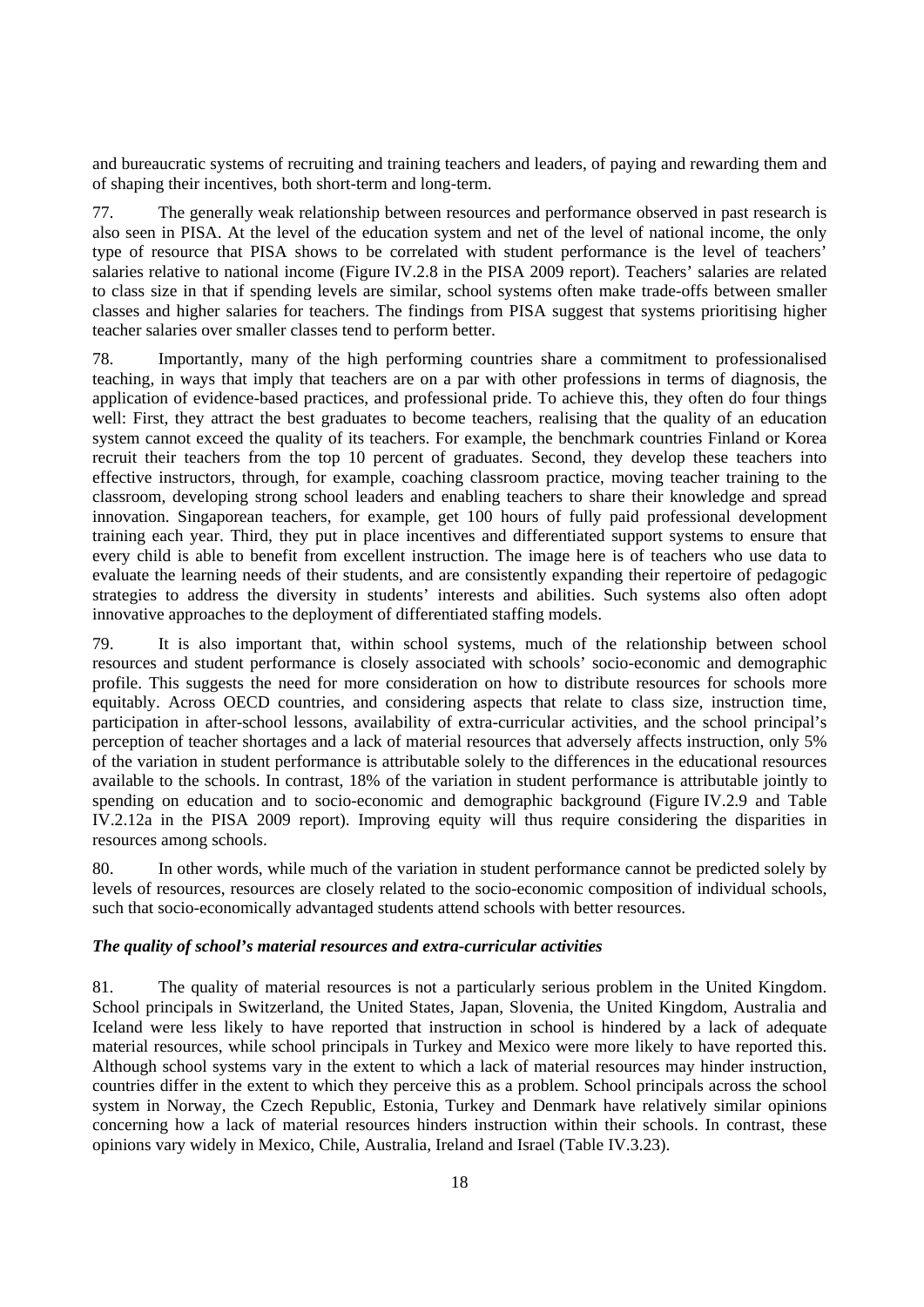82. In PISA 2009, school principals were asked to report whether the following extra-curricular activities are offered by the school: a band, an orchestra or choir; school plays or school musicals; a school yearbook, a newspaper or magazine; volunteering or service activities; a book club; a debating club or debating activities; a school club or competition for foreign language, math or science; an academic club; an art club or art activities; a sport team or sports activities; lectures and/or seminars; collaboration with local libraries; and collaboration with local newspapers. An index of extra-curricular activities captures the array of extra-curricular activities offered by the school. Higher levels of this index indicate greater availability of extra-curricular activities (Table IV.3.19).

83. The availability of extra-curricular activities is greatest in New Zealand, the United States, Korea and the United Kingdom. In these countries, the average student attends a school in which the availability of extra-curricular activities is over one standard deviation above that of the OECD. In contrast, Denmark, Norway and Switzerland score lowest on the index of extra-curricular activities, so that the average student attends a school in which the availability of extra-curricular activities is less than one half of a standard deviation of that in the OECD. Within countries, schools vary in how many extra-curricular activities they offer. This variation is greatest in Greece, Mexico, Austria and Chile, but relatively modest in Japan, Estonia, the Czech Republic, Switzerland and the Netherlands. Remedial courses are most common in Korea, Greece, the United Kingdom and Japan. In contrast, remedial and enrichment courses are generally uncommon in Denmark and Norway (Table IV.3.17a).

### *Pre-primary education*

84. PISA 2009 results show that, in general, students who attended pre-primary education perform better in reading at the age of 15 than students who did not attend pre-primary education (Figure II.5.9 and Table II.5.5 in the PISA 2009 report). In 32 OECD countries, students who attended pre-primary education for more than one year outperformed students who did not attend pre-primary education at all, in many countries by the equivalent of well over a school year. This finding remains unchanged in most countries even after the socio-economic background of students is accounted for. However, across countries, there is considerable variation in the impact of students' attendance at pre-primary education on their 15-year-old reading performance. Among OECD countries, in Israel, Belgium, Italy and France, students who attended pre-primary education for more than one year perform at least 64 score points higher in reading than students who did not attend pre-primary education, which corresponds to the equivalent of roughly one and a half school years. This was the case even after students' socio-economic background was accounted for. On the other hand, in Estonia, Finland, the United States and Korea, there is no marked difference in reading scores between attendees (for more than one year) and non-attendees of pre-primary education after the socio-economic background of students is accounted for. In the United Kingdom the performance advantage of students having attended pre-primary education for one year or less is 56 score points on the PISA reading scale – more than the equivalent of one school year at age 15 – and the advantage of students having attended pre-primary education for one year or more is 76 score points — the equivalent to a full proficiency level. In the United Kingdom a small part of that advantage is explained by socio-economic characteristics, that is, students from more privileged socio-economic backgrounds tend to take greater advantage of pre-primary education but only to a limited extent. In fact, the socio-economic gap between these two groups of students in the United Kingdom is relatively small when compared internationally. The difference between those having attended for more than a year and those who did not attend stands at 57 score points after adjusting for socio-economic background, among OECD countries this gap is higher only in Denmark, Switzerland, France, Italy, Belgium and Israel.

85. One hypothesis to explain the variability in the impact of pre-primary education on later school performance is the quality of pre-primary education. This hypothesis is supported by the fact that the impact of pre-primary education attendance on performance tends to be greater in education systems with a longer duration of pre-primary education, smaller pupil-to-teacher ratio in pre-primary education or higher public expenditure per pupil at the pre-primary education level (Table II.5.6 in the PISA 2009 report).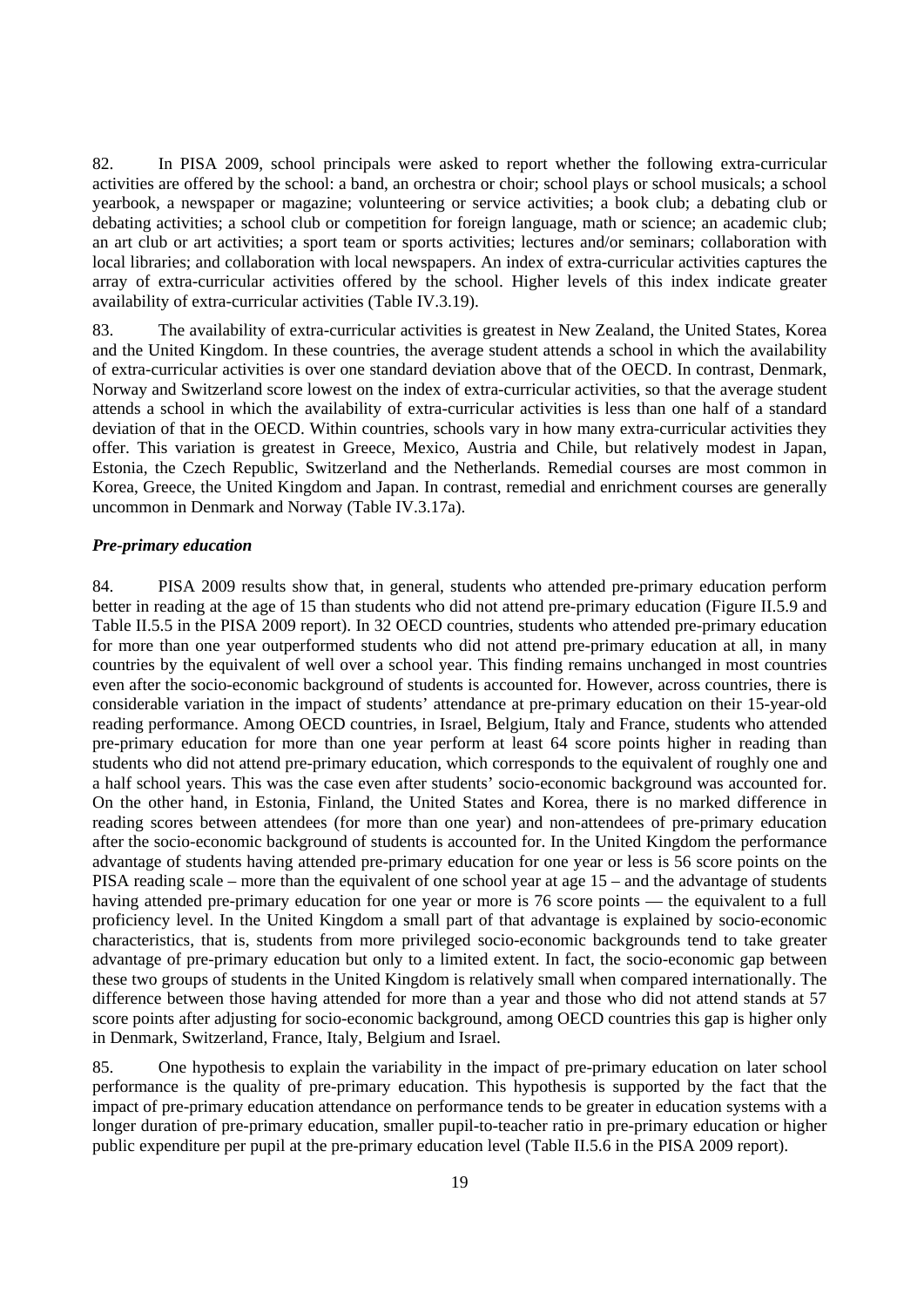86. When the impact of pre-primary education attendance on performance in reading at age 15 is compared between different socio-economic backgrounds, no significant difference is found between students with socio-economically disadvantaged and socio-economically advantaged backgrounds (Table II.5.8 in the PISA 2009 report). Socio-economically disadvantaged and advantaged students benefit equally from pre-primary education attendance in 31 OECD countries and 25 partner countries and economies.

<span id="page-19-1"></span>87. When the impact of pre-primary education attendance on performance at age 15 is compared between the performance of students with immigrant backgrounds and native students, a significant difference is found in some countries (Table II.5.9 the PISA 2009 report). In Finland, Ireland, Canada and the partner country Qatar, the impact of pre-primary education attendance on performance is greater for immigrant students than for native students.

88. In countries that spend more public resources on pre-primary education per student, students with immigrant backgrounds tend to benefit more from pre-primary education attendance than native students (Table II.5.10 in the PISA 2009 report). However, other measures of quality of pre-primary education such as a higher enrolment rate for pre-primary education, a longer duration of pre-primary education and smaller pupil-to-teacher ratio in pre-primary education are more closely related to the higher performance advantage observed by PISA.

<span id="page-19-0"></span>1 In PISA 2000, the initial response rate for the United Kingdom fell 3.7% short of the minimum requirement. At that time, the United Kingdom had provided evidence to the PISA Consortium that allowed for an assessment of the expected performance of the non-participating schools. On the basis of that evidence, the PISA Consortium concluded that the response bias was likely negligible and the results were included in the international report. In PISA 2003, the United Kingdom's response rate was such that sampling standards had not been met, and a further investigation by the PISA Consortium did not confirm that the resulting response bias was negligible. Therefore, these data were not deemed internationally comparable and were not included in most types of comparisons. For PISA 2006 and PISA 2009, more stringent standards were applied, and PISA 2000 and PISA 2003 data for the United Kingdom are therefore not included in comparisons.

- 2 Though rank 20 is the best estimate, due to sampling and measurement error the rank could be between 15 and 22.
- 3 Though rank 22 is the best estimate, due to sampling and measurement error the rank could be between 17 and 25.
- 4 Though rank 11 is the best estimate, due to sampling and measurement error the rank could be between 9 and 13.
- 5 Defined here as the share of students in their country whose PISA index of economic, social and cultural status is below one standard deviation of the international mean.
- 6 No such data are available for the United Kingdom

-

7 Students in the United Kingdom attending schools located in a city with between 100 000 and 1 000 000 inhabitants performed, on average, at 493 score points, students attending schools in towns with between 15 000 and 100 000 inhabitants reached 497 score points, students attending schools located in a small town with between 3 000 and 15 000 inhabitants reached 505 score points.